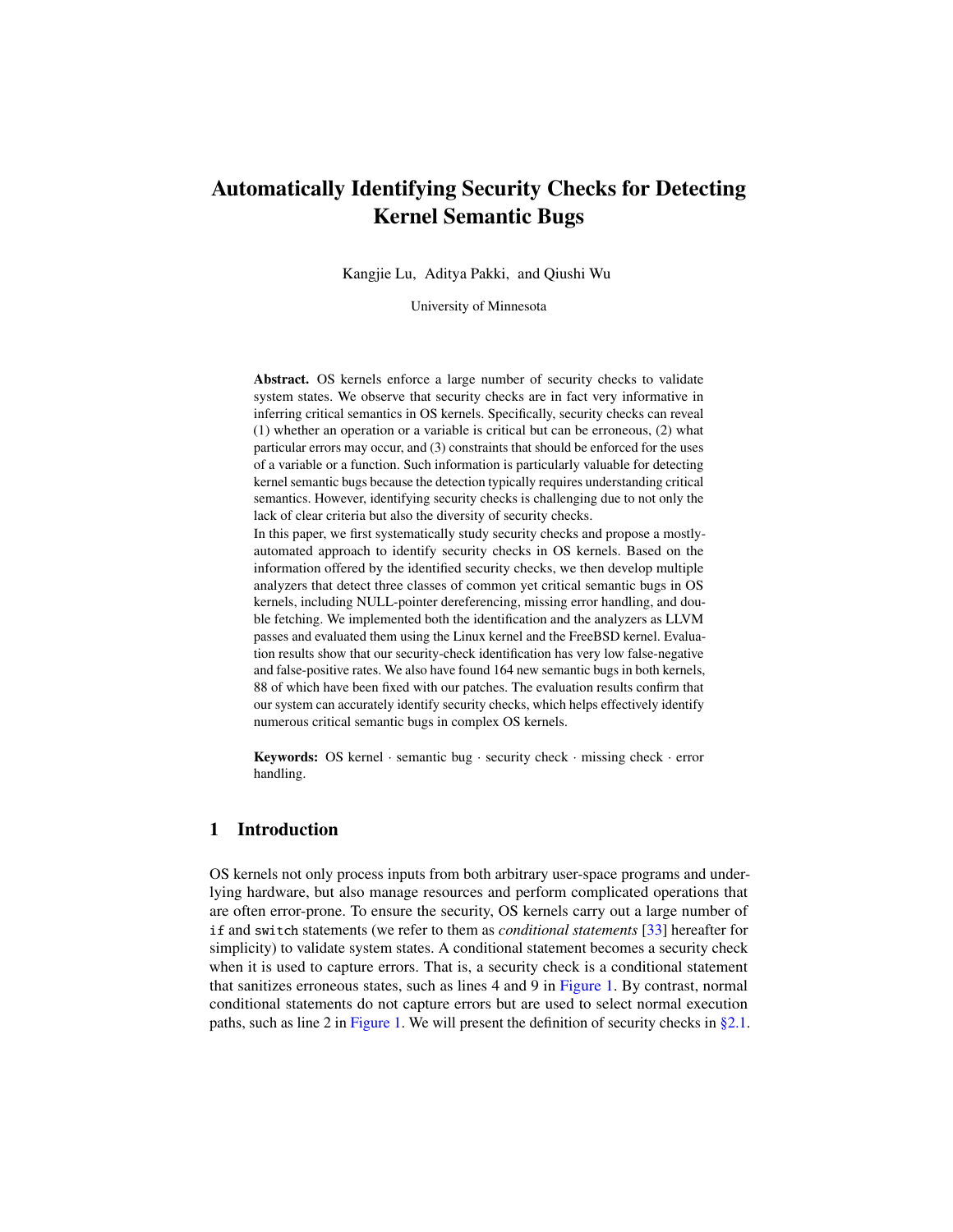While security checks are intended to prevent erroneous states, they are in fact very informative in understanding critical semantics. In particular, security checks reveal at least three kinds of code semantics: (1) whether an operation or a variable is security-critical but can be erroneous, (2) what particular errors the code may have, and (3) what constraints should be enforced for the uses of a variable or a function. For example, the security check at line 4 of [Figure 1](#page-1-0) reveals that the variable addr is critical but erroneous—its value can be out of the valid boundary. Further, we can infer that addr might be used for memory accesses, and to avoid potential out-of-bound accesses, the "within-boundary" constraint should be enforced before using addr. Such information is valuable for detecting critical semantic bugs. By identifying which variables are critical but can be erroneous, we can inspect whether they are thor-

<span id="page-1-0"></span>

Fig. 1: Two security checks (lines 4 and 9, but not 2).

oughly validated before being used and whether the errors are handled properly. On the other hand, security checks themselves are problematic, e.g., a security check can be invalidated by race conditions, or a security check may target a wrong condition.

It is worth noting that identifying security checks is also useful for fuzzing and system hardening. Fuzzing techniques [\[10\]](#page-16-0) are often inefficient in exploring deep paths because of the barriers set by checks [\[3,](#page-16-1) [9,](#page-16-2) [20\]](#page-17-0). By specifically solving the constraints from security checks and focusing fuzzing on checked variables, one can efficiently guide the fuzzing to pass through the security checks and have a better chance to trigger critical issues. On the other hand, existing system-hardening techniques such as memory safety  $[18, 24]$  $[18, 24]$  $[18, 24]$  and fault/memory isolation  $[1, 11, 16, 27, 36]$  $[1, 11, 16, 27, 36]$  $[1, 11, 16, 27, 36]$  $[1, 11, 16, 27, 36]$  $[1, 11, 16, 27, 36]$  $[1, 11, 16, 27, 36]$  $[1, 11, 16, 27, 36]$  $[1, 11, 16, 27, 36]$  $[1, 11, 16, 27, 36]$  tend to have a high performance overhead. Identifying critical semantics would allow researchers to selectively focus on a small set of protection targets and thus improve performance.

While the identification of security checks presents rich opportunities for detecting critical semantic bugs and hardening systems, it is a challenging task. First, whether a conditional statement is a security check depends on its context. To decide if a conditional statement is a security check, one must consider multiple aspects: where the checked variable comes from, how it is checked, what it is used for, how and where it is used, what the potential reliability and security impact is, etc. All these aspects depend on the context of the code and developers' logic. Further, security checks can be highly diverse in form—we have neither clear criteria for identifying security checks nor even definition of them. Therefore, it is a challenge to automatically identify security checks.

In this paper, we aim to automate the identification of security checks in complex and large OS kernels, and use the identified security checks to detect various classes of common and critical kernel semantic bugs, including NULL-pointer dereferencing, missing error handling, and double fetching. We first carry out a study on security checks to understand their characteristics. Based on the study, we then develop CHEQ (security-check magnifier), an automated tool for identifying security checks in OS kernels. The key insight behind CHEQ is that security checks validate erroneous states, hence checking failures require *handling*. The hard problem of reasoning about the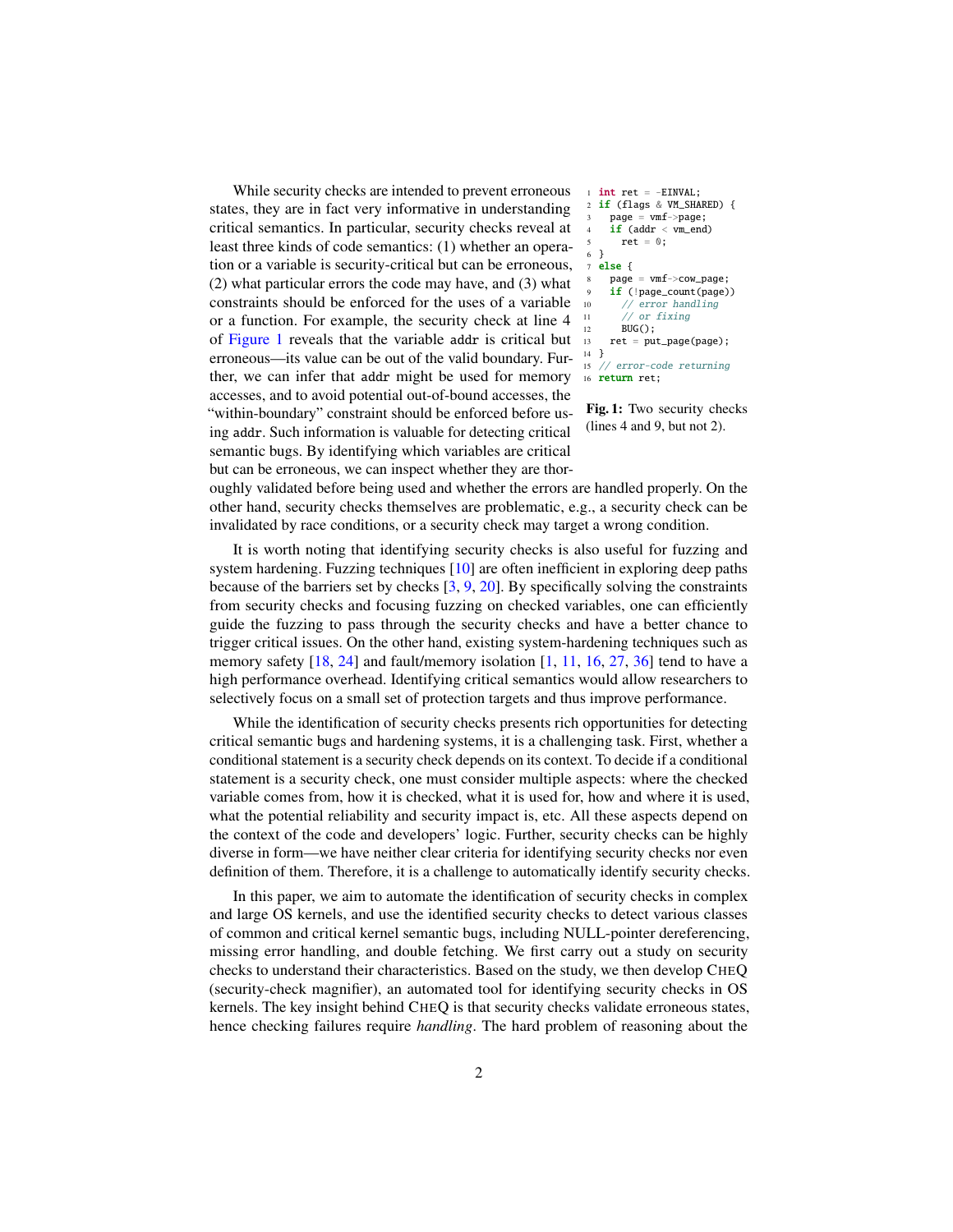context and properties of conditional statements is therefore transformed into the one of identifying failure-handling (FH for short) code, which can be automated because FH has clear patterns. According to our study, FH patterns include (1) returning an error code, (2) stopping the current execution, (3) fixing the erroneous state (typically the checked variable), and (4) issuing error messages. We call them *FH primitives*.

After identifying security checks, we further use them to detect three classes of common and critical semantic bugs: NULL-pointer dereferencing, missing error handling, and double fetching. Specifically, NULL-pointer dereferencing is that a pointer can be NULL but is dereferenced without any NULL check. Missing error handling is that a returned error code is not handled, e.g., being ignored. Double-fetch bugs are cases in which an external variable is copied into the kernel space and security-checked; however, the buggy code copies the variable in again and uses it without a further check. As shown in prior works  $[2, 6-8, 12, 25, 31, 35]$  $[2, 6-8, 12, 25, 31, 35]$  $[2, 6-8, 12, 25, 31, 35]$  $[2, 6-8, 12, 25, 31, 35]$  $[2, 6-8, 12, 25, 31, 35]$  $[2, 6-8, 12, 25, 31, 35]$  $[2, 6-8, 12, 25, 31, 35]$  $[2, 6-8, 12, 25, 31, 35]$  $[2, 6-8, 12, 25, 31, 35]$  $[2, 6-8, 12, 25, 31, 35]$  $[2, 6-8, 12, 25, 31, 35]$ , all these classes of bugs are common and may cause critical security issues including system crashes, data losses, information leaks, and even privilege escalation. Unlike prior works, our detection focuses on security-checked variables that can cause critical impacts, thereby eliminating overwhelming false-positive and non-critical cases, as shown in [§6.2.](#page-13-0)

We implemented CHEQ and semantic-bug detection as multiple LLVM analysis passes. We then extensively evaluated both of them. Evaluation results show that CHEQ successfully identifies 97.5% ground-truth security checks we collected from patches for recent missing-check bugs and that 98.3% of identified security checks are real. These results show that CHEQ is accurate in identifying security checks. We have also applied our bug detection to both the Linux kernel and the FreeBSD kernel and found 164 new bugs. Specifically, we found 24 NULL-pointer dereferencing bugs, 128 missing error handling bugs, and 12 double-fetch bugs. We have reported the bugs in the Linux kernel to maintainers, and patches for 88 bugs have been accepted. The promising detection results mainly benefit from CHEQ's accurate identification of security checks because security checks help identify critical variables and functions that can be erroneous and reveal the constraints that should be enforced when they are used.

We make the following contributions in this paper:

- A study of security checks. We conduct a study of security checks to find intrinsic differences between security checks and normal conditional statements, and to classify how errors are typically handled.
- Automatic identification of security checks. We propose a mostly-automated approach to identify security checks in OS kernels. The approach incorporates multiple techniques such as identifying custom error codes and constructing a control-flow graph marked with FH primitives.
- Detection of three classes of semantic bugs. We harness CHEQ for the detection of three classes of common and critical semantic bugs: NULL-pointer dereferencing, missing error handling, and double-fetching. We have found 164 new semantic bugs in the Linux kernel and the FreeBSD kernel. Many of these bugs have been fixed with our reported patches.
- A new, open-source tool. We implement CHEQ as an easy-to-use LLVM pass and open-source<sup>[1](#page-2-0)</sup> it to facilitate future research on semantic-bug detection and fuzzing.

<span id="page-2-0"></span><sup>1</sup> https://github.com/umnsec/cheq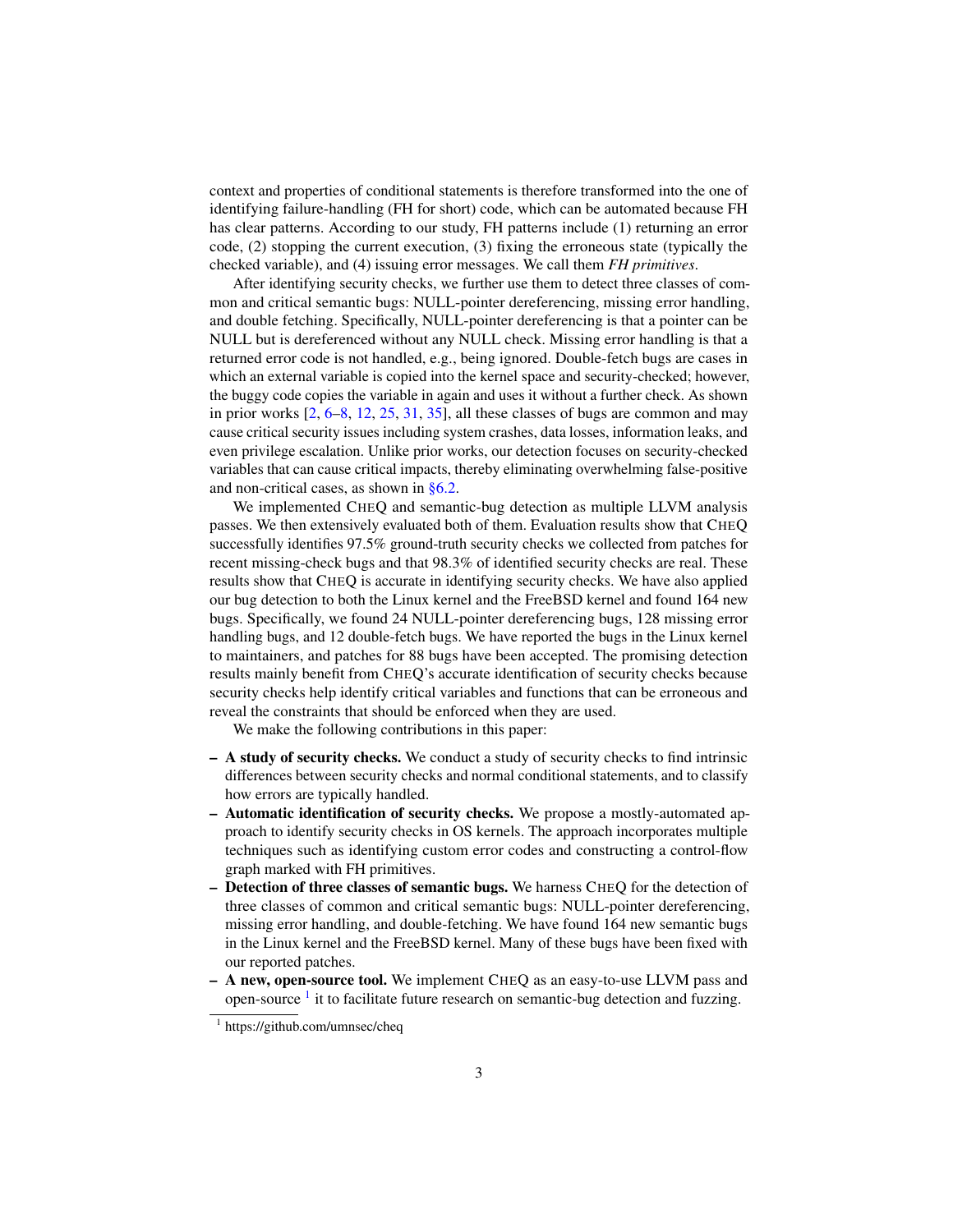### <span id="page-3-1"></span>2 A Study of Security Checks

OS kernels have prevalent conditional statements such as if and switch statements. The majority of conditional statements are normal *selectors* but not security checks, as will be shown in our evaluation ( $\S 6.1$ ). In the code sample shown in [Figure 1,](#page-1-0) line 2 is an example of selectors that sets page and continues normal execution. Lines 4 and 9 are instead security checks because they are intended to capture errors. To differentiate security checks from normal selectors, we need a definition of security checks. To this end, we investigated a set of ground-truth security checks. Previous papers and Linux maintainers reported and fixed numerous missing-check bugs. Intuitively, these bugs were typically fixed by inserting security checks. Therefore, we can collect ground-truth security checks from fixes for previous missing-check bugs. Specifically, we collected 40 security checks from previous papers [\[15,](#page-16-9) [31,](#page-17-6) [32,](#page-18-3) [34,](#page-18-4) [35\]](#page-18-2); 50 and 20 security checks from the git patch history of the Linux kernel and the FreeBSD kernel, respectively. Based on the intrinsic features of the security checks, we provide the definition of security checks, which does not adhere to any specific program. With the generic definition, we further manually collected 490 security checks from the source code of different modules in both kernels, and characterized FH primitives.

#### <span id="page-3-0"></span>2.1 Definition of Security Checks

We first define security checks based on their intrinsic features that do not adhere to any specific programs. We observe that security checks are intended to capture errors, so their conditions (in the if or switch statements) indicate erroneous states. Once an error is captured, at least one branches will handle it, and at least one branches will continue the normal execution.

To formally define security checks, we suppose that  $B_C$  is a basic block that contains a conditional statement.  $B_C$  has multiple successor basic blocks,  $B_S$ .  $B_{Si}$ , where i is an integer index, represents the "ith" successor basic block.  $B_R$  is a basic block that contains a return instruction in the current function. We define sequence  $S_i$  as  $[B_C, B_{Si},]$ ...,  $B_R$ ], which represents all code paths that start from  $B_C$ , contain  $B_{S_i}$ , and end with  $B_R$ . Note that, since there could be multiple sub-paths between  $B_{Si}$  and  $B_R$ ,  $S_i$  may cover multiple code paths that contain  $B_C$ ,  $B_{Si}$ , and  $B_R$ . With these terms, we use  $S_i$  to represent branch "i" of  $B_C$  and define the FH property P of  $S_i$  as follows.

$$
P(S_i) = \begin{cases} \text{MUST-FH if all of its following code paths have FH primitives} \\ \text{NO-FH if none of its following code paths has FH primitives} \\ \text{MAY-FH otherwise} \end{cases}
$$
 (1)

We then identify the conditional statement in  $B_C$  as a security check if:

<span id="page-3-2"></span>
$$
\exists S_i \text{ such that } P(S_i) = \text{MUST-FH} \quad \text{and} \quad (2)
$$
  

$$
\exists S_j \text{, where } i \neq j \text{, such that } P(S_j) = \text{MAY-FH or NO-FH}
$$

In other words, we identify a conditional statement as a security check if it has at least one MUST-FH branches and at least one MAY-FH or NO-FH branches.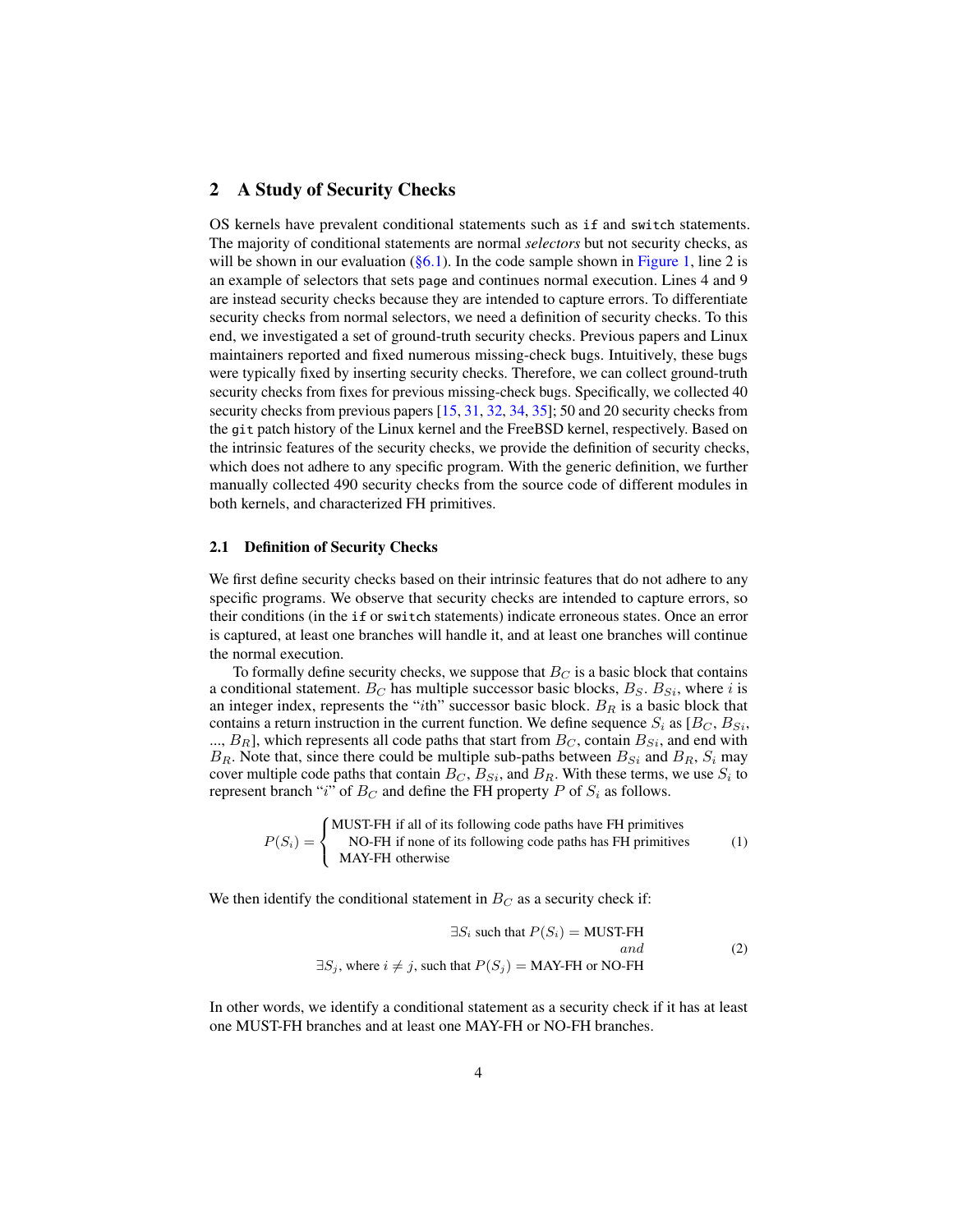#### <span id="page-4-0"></span>2.2 Handling Security-Check Failures

In this section, we study the common ways of handling checking failures.

Returning error codes. The most common strategy for handling a checking failure is to return an error code upstream, and callers will take care of handling the erroneous states based on the error codes. Error codes can be *standard* or *custom*. OS kernels usually define standard error codes in a uniform manner. For example, the Linux kernel defines 150 standard macro error codes (e.g., EINVAL) in errno.h and errno-base.h. In addition, -1 and NULL, when used as a return value, are also standard error codes. However, false is often used to represent a normal Boolean value instead of an error. In subsystems, developers may define custom error codes to represent module-specific errors. For example, VM\_FAULT\_\* are custom error codes used in the memory-management module. Unlike standard error codes, custom error codes are diverse and defined in different files, which makes the identification of custom error codes challenging.

Issuing error messages. In many cases, developers are aware of the failure scenarios of their code. While production code is never released with assert() turned on, a failure is notified via an error message. Although most kernel drivers and file systems have custom error-message functions to log failures, such functions have clear patterns. Taking the Linux kernel as an example, such functions often have a name ending with a log level (e.g., ERR) and take a variable number of arguments.

Stopping execution. Another common strategy for handling failures is to abort the execution of the offending process. In this case, when the system enters an erroneous state that fails a security check, the process takes a safe route to terminate itself. Termination is a safer alternative to avoid harmful side effects such as memory corruption, inconsistent states, and many others. In the kernel, termination is achieved by calling functions such as panic() and BUG(). Such functions typically have patterns such as dumping the contents of the stack, printing the trace, and self-crashing.

Fixing errors instantly. In the event of failure, a few shallow errors are handled locally in the current function by instantly fixing the erroneous value. After the instant fix, the execution can continue without termination or error handling. Such an instant fix is uncommon and is usually limited to simple cases such as assigning a previously cached value to a potentially changed variable or resetting a variable to a boundary value.

# 3 CHEQ: Identifying Security Checks

Since checking failures requires handling which has clear patterns as summarized in  $\S2$ , CHEQ automatically identifies security checks through identifying FH. In this section, we present the approach of CHEQ and the design of its key components.

#### 3.1 A Motivating Example

We first use the example shown in [Figure 1](#page-1-0) to illustrate how to identify security checks through FH primitives. The goal is to identify which conditional statements (lines 2, 4, and 9) are security checks. Each conditional statement has two branches. The key challenge is to decide whether their branches have FH primitives. Since the code is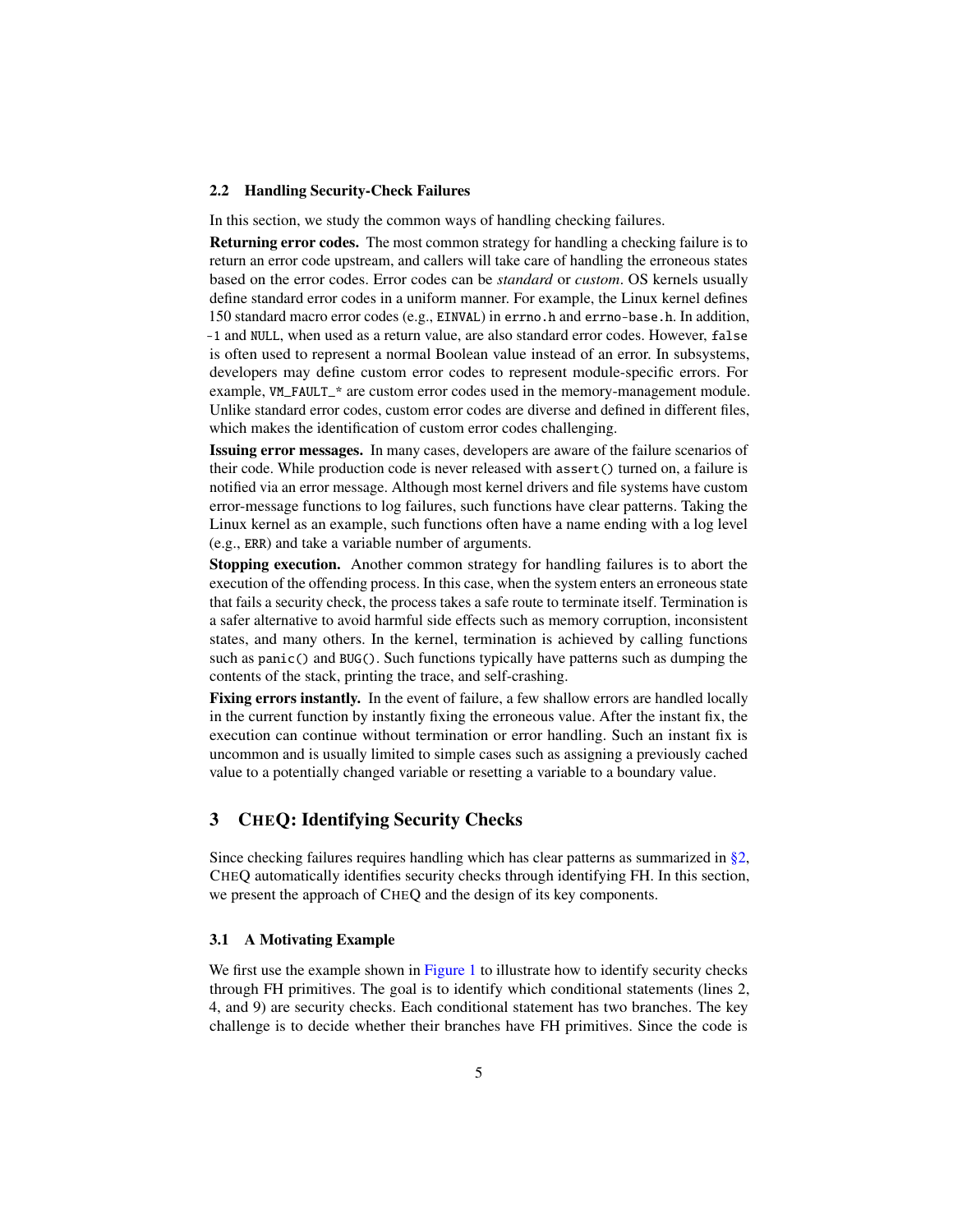straightforward, we can quickly analyze the code to identify FH primitives and security checks. Specifically, one branch of the conditional statement at line 9 calls BUG(), an error-handling function, thus is marked as MUST-FH. However, its other branch assigns the return value of put\_page() to ret, which may or may not be an error code. Therefore, this branch is marked as MAY-FH. [Figure 2](#page-5-0) shows the control-flow edges marked with the corresponding FH properties. Based on the definition of security checks, the conditional statement at line 9 is identified as a security check. Similarly, the conditional statement at line 4 is a security check. However, the conditional statement at line 2 is not a security check because neither of the branches is marked as MUST-FH.

<span id="page-5-0"></span>

Fig. 2: The corresponding FH graph of the code in [Figure 1.](#page-1-0) S: statement; E: edge connecting two statements. Each edge is marked with an FH property. Conditional statements S4 and S9 are identified as security checks based on the definition; however, S2 is not a security check.

While identifying the security checks in the given example is easy, it becomes challenging when the code is complicated. We identify two main challenges as follows.

- C1: Comprehensively identifying FH primitives. OS kernels have many custom error codes and error-handling functions. Automatically identifying them is challenging.
- C2: Interactively marking FH properties for error returning. Since error codes are often propagated and changed along code paths across functions. Deciding whether a branch finally ends with returning an error code can be complicated.

<span id="page-5-1"></span>

Fig. 3: The workflow of CHEQ. CHEQ takes as inputs the source code of the target kernel and an initial list of basic error-handling functions, and then automatically identifies security checks.

#### 3.2 Approach Overview

[Figure 3](#page-5-1) shows the workflow of CHEQ. CHEQ takes as inputs the source code of an OS kernel and a list of *basic* error-handling functions of the kernel as a priori knowledge.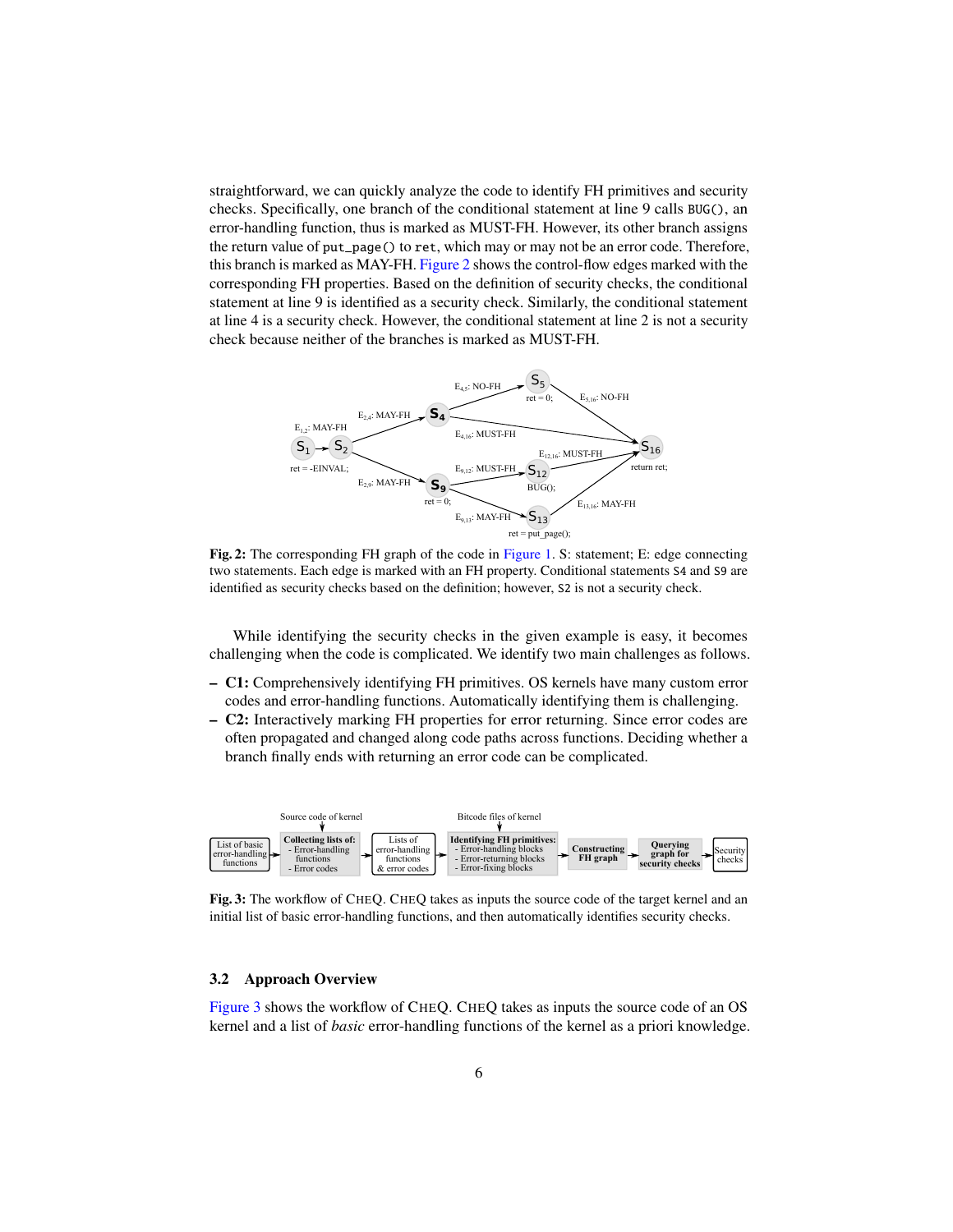Note that error-handling functions include both the ones for stopping the execution and the ones for issuing error messages. The first step of CHEQ is to comprehensively identify error-handling functions and error codes. Based on the provided list of basic error-handling functions, CHEQ employs two automated approaches to augment the lists of error-handling functions and error codes. With the lists, CHEQ moves to the second step to identify FH primitives in basic blocks. Although instant error fixes in the current function are uncommon, CHEQ also identifies them with the patterns described in [§2.2.](#page-4-0) After identifying all basic blocks with FH primitives, CHEQ constructs the FH graph with edges marked with properties MUST-FH, MAY-FH, and NO-FH. At last, CHEQ queries the graph to identify security checks.

#### <span id="page-6-1"></span>3.3 Finding Error-Handling Functions and Error Codes

The first step of CHEQ is to augment the lists of error-handling functions (functions for stopping execution and issuing error messages) and error codes.

Collecting error-handling functions. We present two heuristic-based approaches for automatically collecting more error-handling functions based on the provided basic ones. These two approaches are complementary to each other. Also, they are general and applicable to other system software. (1) *Wrapper-based*

```
/* VM_FAULT_ERROR is a custom error code */2 if (unlikely(fault & VM_FAULT_ERROR))
        4 * Call error-handling function BUG() */\mathtt{BUG}() ;
  if (ret < sizeof(*reply)) {
         6 /* Call error-handling function */
       pr_err("bad size %d \n", ret);
         8 /* EINVAL is a standard error code */
       return -EINVAL:
10 \, \, }
```
Fig. 4: Two ways of associating error codes to the calls of error-handling functions.

*approach.* An OS kernel has only a small number of basic error-handling functions because they are critical and are often implemented in assembly. For example, BUG(), panic(), and dump\_stack() in Unix-like OS kernels are functions for terminating the offending process. Moreover, basic functions printk() and fprintf() are used for issuing error messages. Developers often write wrappers of such functions to have module-specific error-handling functions. Therefore, by identifying wrappers of the provided list of basic error-handling functions, we can find general error-handling functions. We will present the identification of wrappers in [§5.1.](#page-11-1) (2) *Pattern-based approach.* The wrapper-based approach has a limitation in identifying error-message functions. Functions printk() and fprintf() become error-message functions only when their arguments have certain patterns (e.g., containing KERN\_ERR and stderr). To complement the wrapper-based approach, we also use patterns. OS kernels provide severity levels for logging messages. For example, with the Linux convention, error-handling functions typically have a name or an argument with a severity level. Specifically, levels 0-4 (KERN\_EMERG, KERN\_ALERT, KERN\_CRIT, and KERN\_ERR) indicate critical issues. Further, such functions take a variable number of arguments. Detecting these patterns is straightforward for a static analysis tool. We present the details in  $\S 5.1$ .

Collecting error codes. To identify error returning, we need to decide if the returned value is an error code, which requires us to first know defined error codes. While standard error codes are defined in dedicated header files (e.g., errno.h), custom error codes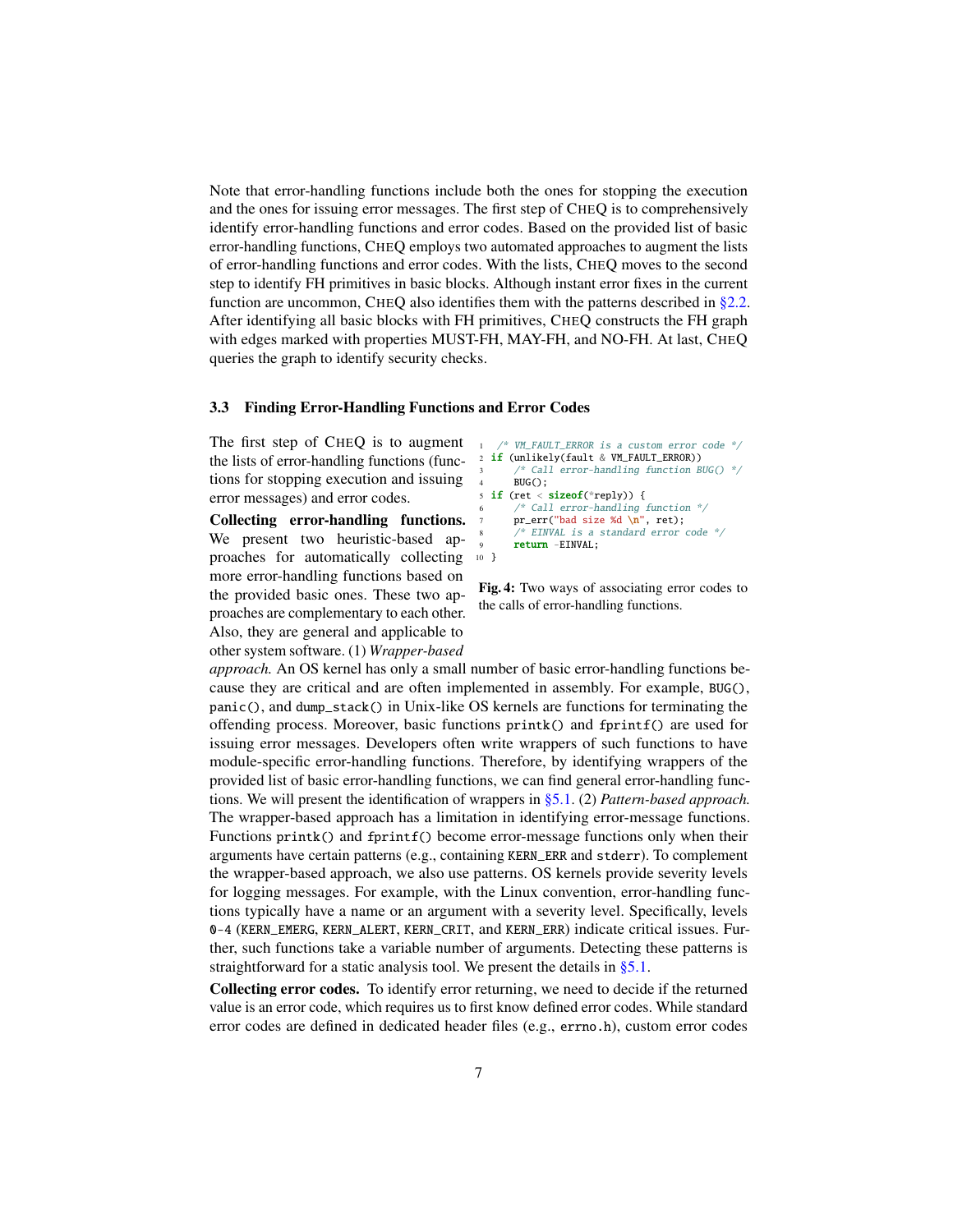scatter across numerous files over different modules. Manually collecting custom error codes is impractical; we thus propose a general approach to automatically find both standard and custom error codes. We observe that error codes are macro constants and often appear together with calls of error-handling functions. [Figure 4](#page-6-0) shows two ways of how error codes and error-handling functions are associated. In the first case, if a macro constant (e.g., VM\_FAULT\_ERROR) is checked in a conditional statement, and a branch calls an error-handling function (e.g.,  $BUG()$ ), the macro constant is an error code. This is sensible because the macro constant acts as an error indicator. In the second case, if a macro constant is returned in a basic block that calls an error-handling function (e.g., pr\_err()), the macro constant is also an error code. This is because the basic block is in an error path for handling the error. Using these associations, we can automatically find both standard and custom error codes based on error-handling functions.

# <span id="page-7-0"></span>3.4 Identifying FH Primitives

After collecting the lists of error-handling functions and error codes, CHEQ moves to the second step to identify FH primitives. In this step, CHEQ analyzes the bitcode files of the target kernel and identifies LLVM basic blocks that have FH primitives.

Identifying error-code returning. Even with the list of error codes, identifying errorreturning primitives can be complicated. Not every error code used in a function will be returned, and whether a value is an error code depends on some context. For example, NULL in an assignment instruction is an error code only when the assignment targets a return value of the function. More importantly, error codes can be propagated and changed across functions. To precisely identify error-returning primitives, a data-flow analysis is required to decide whether a return instruction finally returns an error code.

CHEQ begins the data-flow analysis by identifying return instructions in each function F of the kernel. To decide whether the return value  $RV_F$  of a return instruction is an error code, CHEQ backwardly analyzes values propagating to it. Specifically, CHEQ identifies all sources of  $RV_F$ . The sources can be a constant, a local variable, a global variable, or an argument of  $F$ . If a source is a constant error code, CHEQ determines that the basic block that contains the instruction (e.g., store) assigning the error code to the return value has an error-returning primitive. Because the returned value is decided by the last assignment, CHEQ stops the backward data-flow analysis once a source is found. CHEQ's analysis is inter-procedural. That is, error codes coming from called functions will also be covered.

In our current implementation, we chose *not* to use alias analysis [\[5\]](#page-16-10) for the data-flow analysis because we observed that error-code propagation is straightforward and typically does not involve complicated point-to relationships. For instance, we did not see any example in our study in which an error code is stored to memory through a pointer and later loaded through a different pointer. If we experience non-negligible false reports due to aliasing, we can include alias analysis in the future, which is orthogonal to CHEQ.

Identifying error handling and fixing. Identifying error-handling primitives that issue error messages or stop the execution is straightforward with identifying the calls of corresponding functions. In this section, we present how to identify instant error-fixing cases that do not return an error code or call an error-handling function. The insight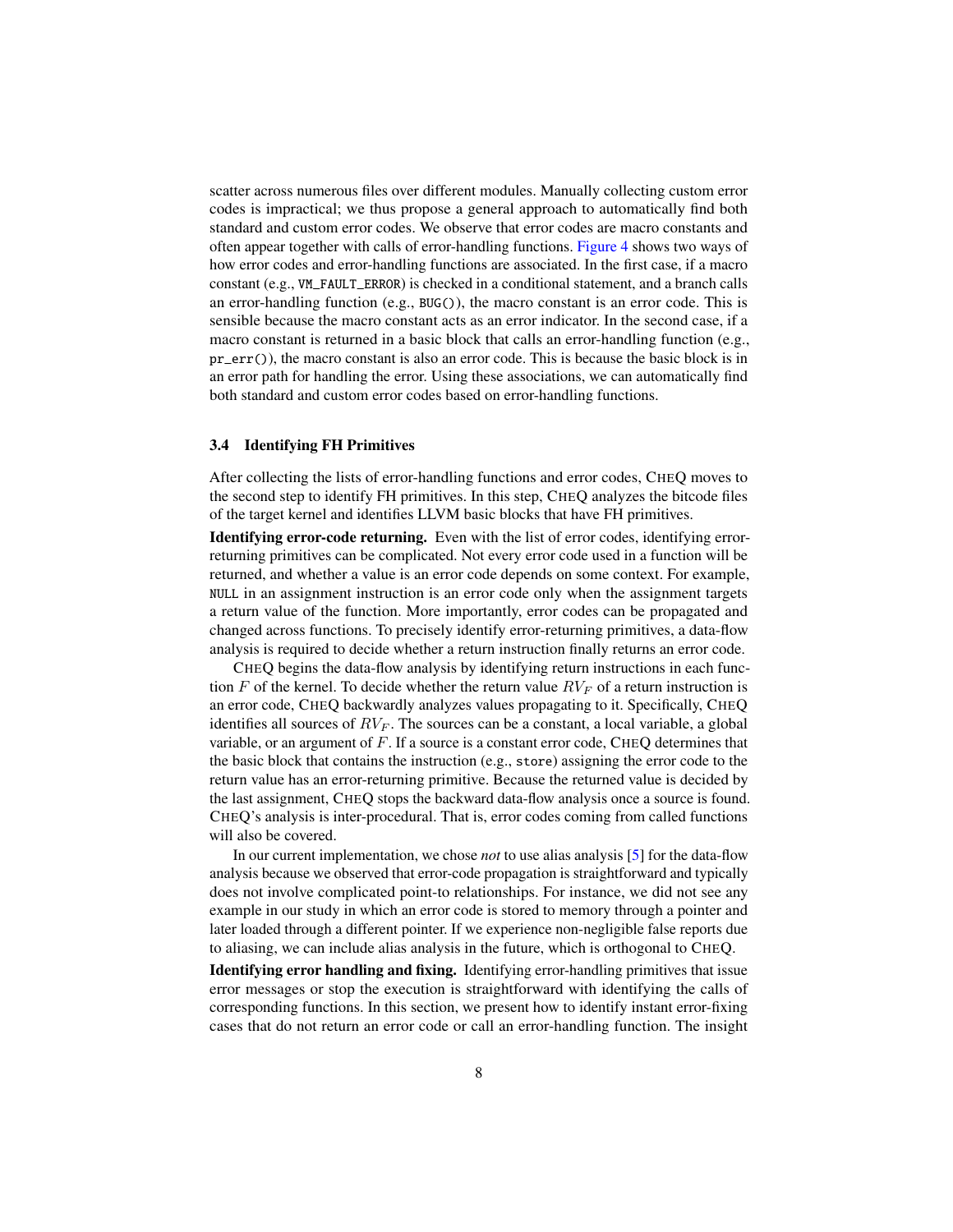we use to identify instant error fixes is that such fixes are usually limited to simple cases such as resetting a variable with an old value or a boundary value. Based on our observation in [§2,](#page-3-1) in these cases, two variables are compared in a conditional statement, and then one is assigned to the other. Therefore, if a conditional statement compares two variables a and b, and  $a = b$  or  $b = a$  occurs in the basic block following the conditional statement, we identify it as an instant error fix. Note that such an analysis is by no means complete but can only cover most error-fixing cases we observed in our study.

#### 3.5 Constructing FH Graph

After collecting all basic blocks that have FH primitives, the next step is to analyze the branches of a conditional statement to see if they satisfy the definition of security check. To facilitate the analysis of the FH properties of all branches, we propose to construct FH graphs—augmented control-flow graphs whose edges are marked with FH properties. [Figure 2](#page-5-0) shows an illustrating example of the FH graph. The graph is constructed using an iterative algorithm. Initially, all edges are marked as NO-FH. The algorithm then traverses the control-flow graph from the function entry. When reaching a basic block with FH primitives, the algorithm updates the properties of forwardly and backwardly reachable edges based on the following policy.

- For error-fixing and error-handling primitives, since they do not "propagate", we update properties of only the incoming and outgoing edges of the current basic block.
- For error-code returning primitives, since error codes propagate, we iteratively update properties of *all* edges reachable to and from the current basic block. Properties are merged upon branches based on [Equation 1.](#page-3-2) Note that, we have a dedicated flag to differentiate error handling and error returning.

#### 3.6 Identifying Security Checks

With the FH graph, identifying security checks is simplified as querying the FH properties of the outgoing edges of conditional statements. A conditional statement that has at least one MUST-FH outgoing edges and at least one MAY-FH or NO-FH outgoing edges is identified as a security check. In the example in [Figure 2,](#page-5-0) by checking the properties of  $E_{4,5}$ ,  $E_{4,16}$ ,  $E_{9,12}$ , and  $E_{9,13}$ , we identify conditional statements  $S_4$  and  $S_9$  as security checks. However,  $S_2$  is not a security check because neither of its branches is MUST-FH.

# 4 Detecting Critical Kernel Semantic Bugs

Security checks are very informative in revealing critical semantics. Without such information, a bug detected by previous approaches [\[2,](#page-16-5) [6–](#page-16-6)[8,](#page-16-7) [12,](#page-16-8) [25,](#page-17-5) [31,](#page-17-6) [35\]](#page-18-2) may not be critical at all or is unlikely to be triggered. In this section, we will present how to use this information to effectively detect critical semantic bugs involving NULL-pointer dereferencing, missing error handling, and double fetching, in the OS kernels.

Categorizing security checks. Before we identify semantic bugs, we first categorize security checks into three classes: NULL check (checking a pointer against NULL), errorcode check (checking a variable against an error code), and value check (all other cases).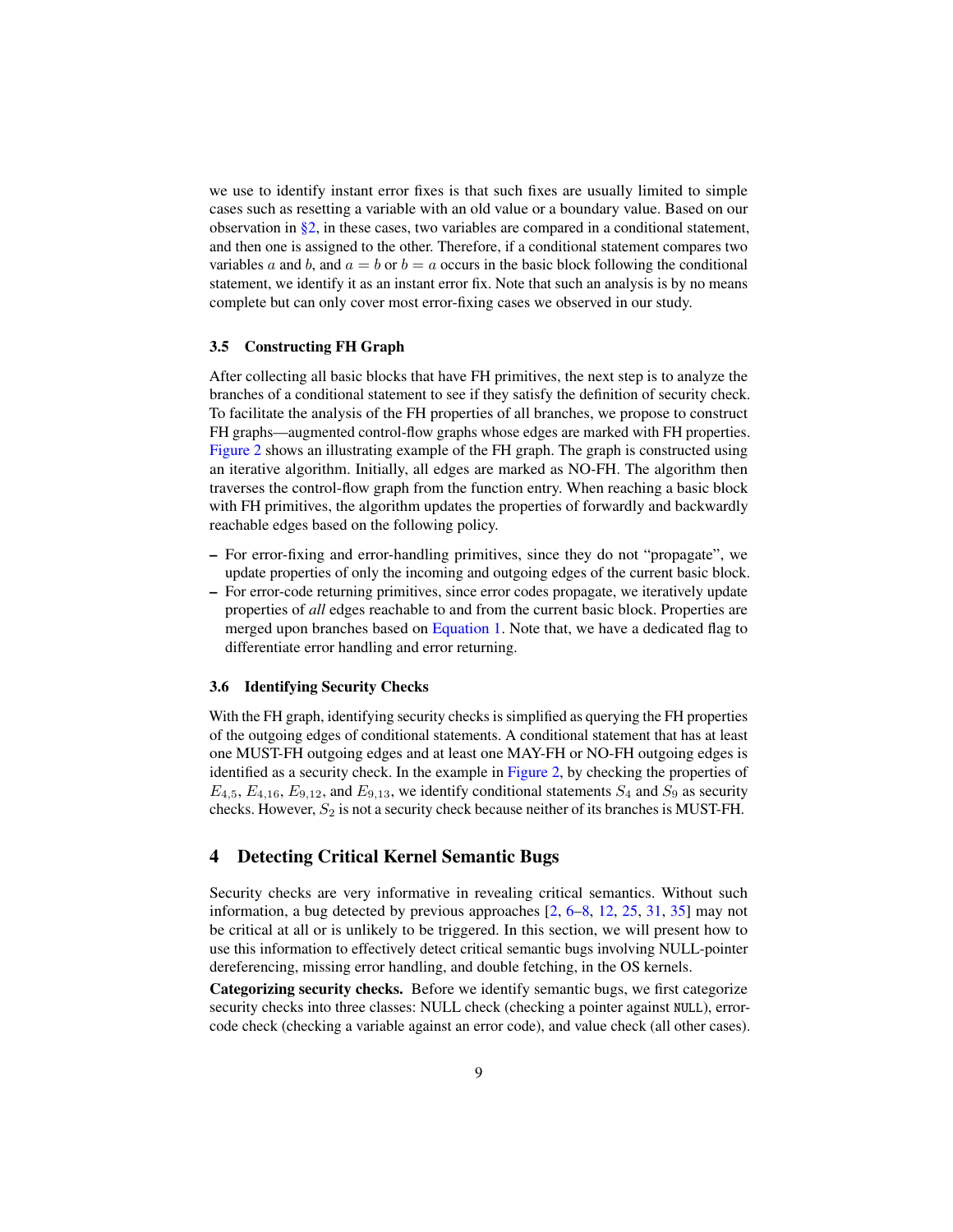To identify if the condition in a security check is an error code, we will further analyze the source of the checked variable to ensure that it may come from an error code. After categorizing security checks, we use them to detect each class of semantic bugs.

#### 4.1 Detecting Null-Pointer Dereferencing

NULL-pointer dereferencing is a case in which a pointer that is potentially NULL is dereferenced without a NULL check. NULL-pointer dereferencing will typically result in crashes of a program. In OS kernels, NULL-pointer dereferencing will at least result in the termination of the offending process, leading to Denial-of-Service.

Detection approach. We observe that NULL pointers, in most cases, come from the return values of functions (e.g., memory allocators). Our detection for NULLpointer dereferencing consists of three steps: (1) identifying functions that may return NULL pointers, (2) identifying cases where the returned pointers of the callsites of such functions are directly dereferenced without a NULL check, and (3) ranking the cases based on the likelihood of the functions returning a NULL pointer.

Analyzing NULL pointers. An input of the detection is the NULL checks identified by CHEQ. By backwardly tracking (i.e., backward data-flow analysis) the sources of the checked pointers, we first identify which functions return the NULL pointers. With this analysis, we collect a list of functions that may return NULL pointers. After that, we thoroughly identify all the callsites of these functions and forwardly track their return values (pointers) to decide whether they are NULL-checked and dereferenced. Note that all the analyses are inter-procedural.

Ranking based on statistics. After the analysis, our detection generates two global maps for these functions. One map records how many callsites of a function do not have NULL checks, and the other map records how many callsites of the function do have NULL checks. With these two maps, we generate the "no-check" ratio for each function. To generate the bug report, we rank the callsites that do not have NULL checks in an ascending order, based on the ratio. Cases with a lower no-check ratio are more likely to be real bugs. Functions with a 100% or zero ratio are excluded from the ranked list.

```
1 /* drivers/target/target_core_rd.c */
2 static ssize_t rd_set_configfs_dev_params() {
    int arg;
    /* arg is uninitialized if match_int fails*/
    5 match_int(args, &arg);
    /* ERROR: page refcount can be undefined */7 rd_dev->rd_page_count = arg;
8 }
9 int match_int(substring_t *s, int *result) {
10 buf = match_strdup(s);
11 if (!buf) return -ENOMEM;
12 val = simple_strtol(buf, &endp, base);
13 if (endp == buf) return -EINVAL;
14 *result = (int) val;
15 }
                                                  1 /* File: drivers/scsi/sg.c */
                                                  2 /* First data fetch from buf to opcode */
                                                    __get_user(opcode, buf);
                                                  4
                                                    /* Security check against opcode */6 if ((opcode >= 0xc0)
                                                            && old_hdr.twelve_byte)
                                                         cmd\_size = 12;9
                                                 10 /* Second data fetch from buf to cmnd */11 if (__copy_from_user(cmnd, buf, cmd_size))
                                                 12 return -EFAULT;
                                                 13 /* First byte in cmnd could have been
                                                 14 * changed in user space */
                                                 15 sg_common_write(..., cmnd, ...);
```
Fig. 5: A new missing error handling bug.

Fig. 6: A new double-fetch bug.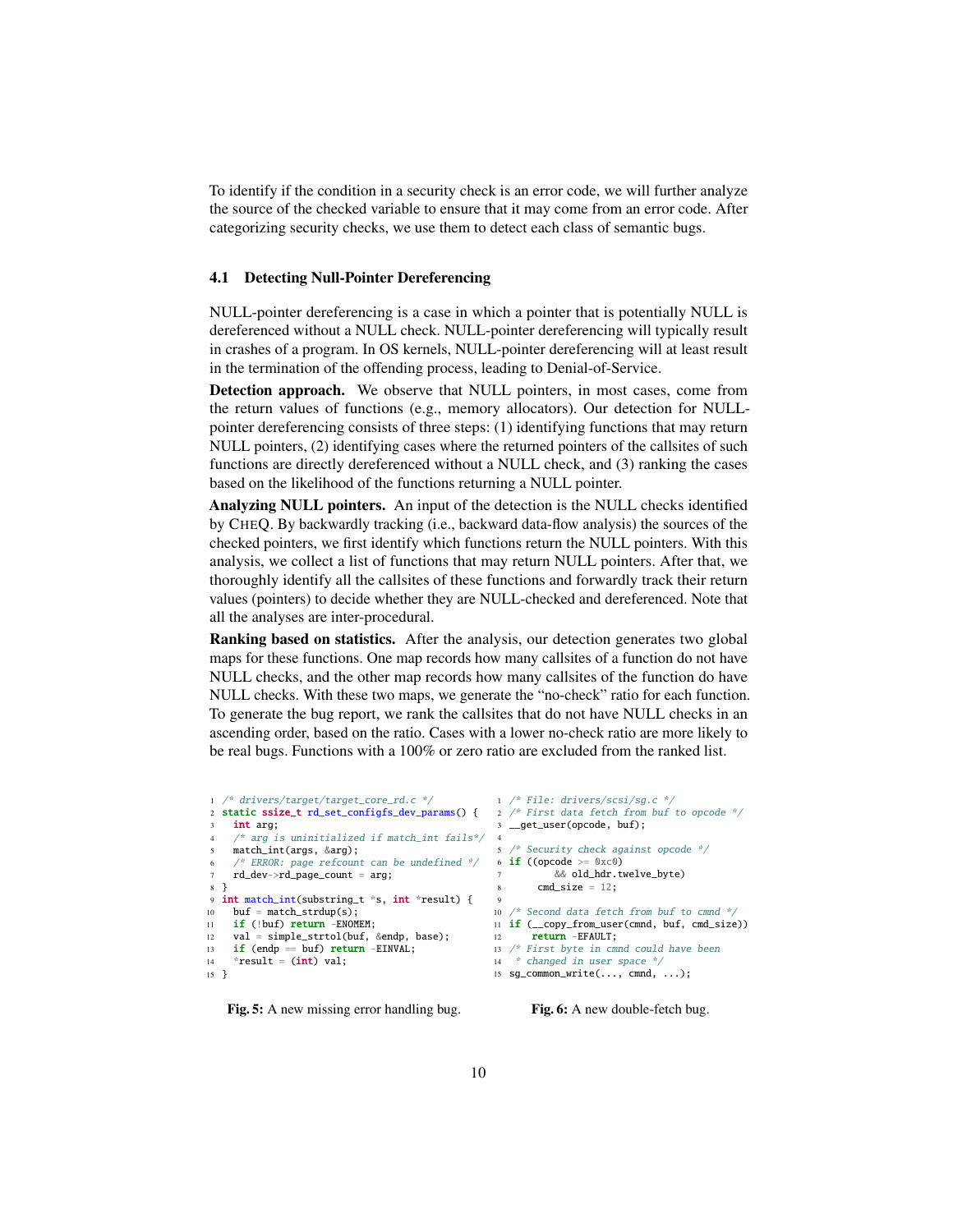#### 4.2 Detecting Missing Error Handling

We next detect missing error handling. [Figure 5](#page-9-0) shows an example of such bugs. Line 5 incorrectly assumes the success of match\_int(), by not checking its return value. However, this function has multiple ways to fail (line 11 and 13) and returns different error codes. When match\_int() fails, arg is not touched and left uninitialized, which may contain random or even malicious value [\[13\]](#page-16-11). Using arg as a refcount (line 7) will result in memory exhaustion or denial-of-service attacks [\[14\]](#page-16-12). In fact, since such bugs completely miss the intended security checks, they may result in many other critical issues such as data losses, information leaks, or even privilege escalation [\[15,](#page-16-9) [25,](#page-17-5) [35\]](#page-18-2).

Detection approach. Similar to detecting NULL-pointer dereferencing, we identify functions that might return error codes (both standard and custom error codes) and use data-flow analysis to determine whether these returned error codes are handled. We mark a returned error code as "handled" when it is both security-checked and handled with at least one of the FH primitives described in  $\S 2.2$ . Similarly, we record how many returned error codes of a function are handled and how many are not handled, and rank the unhandled cases based on the ratio.

#### 4.3 Detecting Double-Fetch Bugs

In addition to checking critical function calls, security checks also reveal the constraints that should be enforced to the uses of a variable. We further exploit such information to detect double-fetch bugs [\[6,](#page-16-6) [23,](#page-17-7) [31,](#page-17-6) [32,](#page-18-3) [34\]](#page-18-4). [Figure 6](#page-9-0) shows a new double-fetch bug found with CHEQ. The first byte in buf is fetched twice and checked in between. If a malicious multi-threaded user-space program races to change the byte, line 15 may use a value smaller than 0xc0, thus invalidating the security check.

Detection approach. We detect double-fetch bugs in three steps: (1) identifying the sources of checked variables; (2) if the sources are data fetches (e.g., copy\_from\_user()) from the user space, analyzing whether the source data is fetched again, and (3) deciding that the constraints (i.e., security checks) are not enforced before the newly fetched data is used. Compared to existing detection [\[31,](#page-17-6) [34\]](#page-18-4), a unique strength of our detection is that it uses CHEQ to target only cases in which the fetched data is critical. That is, invalid values of fetched data may result in critical errors. Such detection eliminates non-critical cases which are very common, as reported by both Deadline [\[34\]](#page-18-4) and Wang et al. [\[31\]](#page-17-6).

# 5 Implementation

We have implemented CHEQ and bug detection as LLVM (of version 8.0.0) passes. We also have an LLVM pass for constructing a global call-graph for all kernel modules. Error-handling functions and error codes are collected through both Python script code and LLVM data-flow analysis, and saved to the configuration file of CHEQ. The report of CHEQ includes details about the identified security checks, including the conditional statement and its source code, the corresponding source line, and the FH primitives and their source code. We now present some interesting implementation details.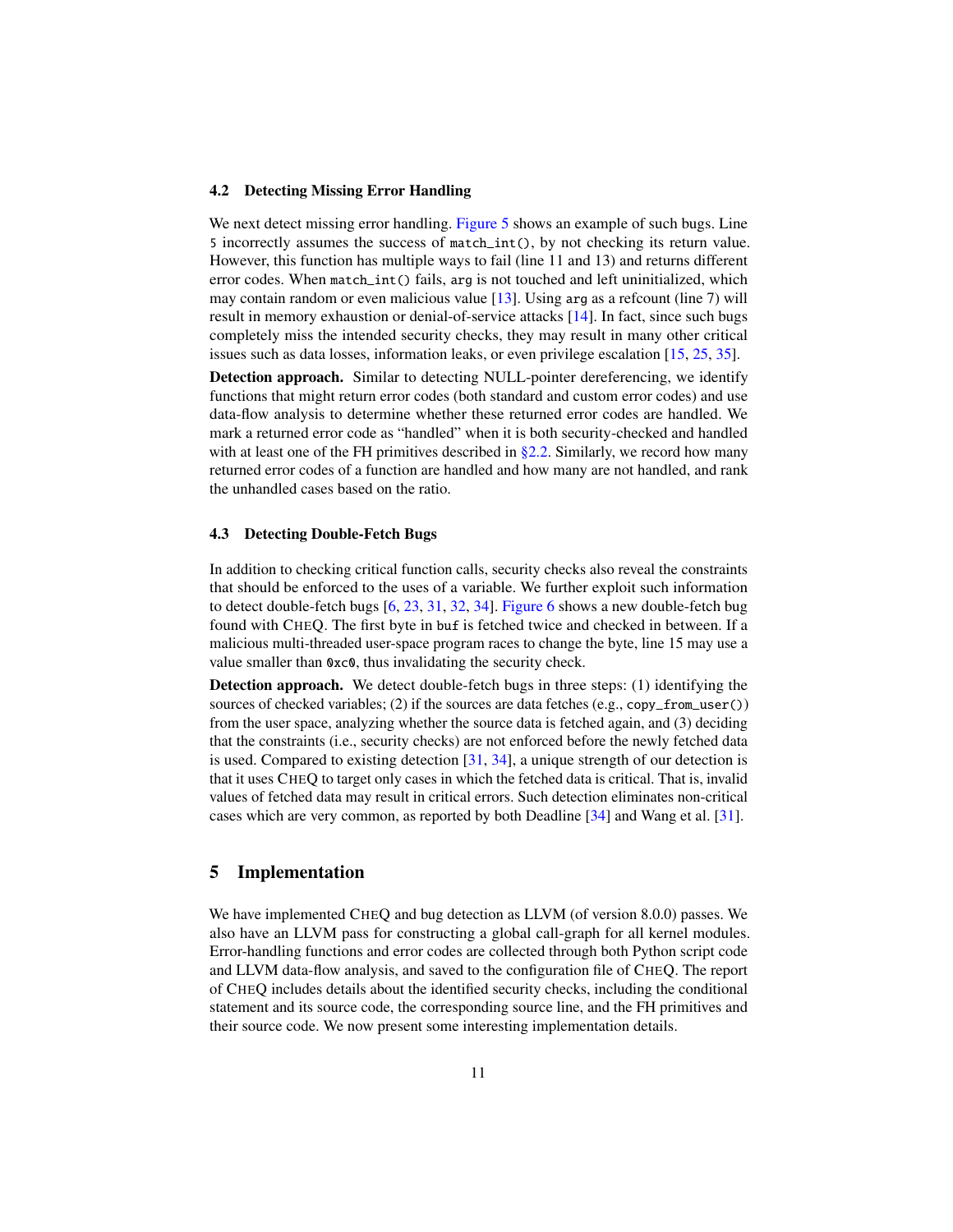#### <span id="page-11-1"></span>5.1 Collecting Error-Handling Functions

We implement two heuristic-based approaches to augment the list of error-handling functions. In the current implementation, the initial list contains only 10 basic errorhandling functions such as BUG() and panic(), and our following two approaches substantially found additional 531 in the Linux kernel and 93 in the FreeBSD kernel.

Finding wrappers. First, we identify functions that internally call the provided basic error-handling functions. Second, we ignore non-functional code such as messageprinting code. Third, if a function does not call other functions but just basic errorhandling functions, we identify it as a wrapper. The wrapper-based approach is mainly for identifying error-handling functions that stop the current execution.

Finding patterns. We also rely on patterns to find custom error-message functions. We collect all the functions that have a name ending with the error level  $(0-4)$  and a variable number of parameters. To minimize false positives, we further rely on the call-graph to ensure that general printing functions printk and fprintf are internally called.

#### 5.2 Preparing LLVM IR for CHEQ

Compiling source code. Compiling the OS kernels like the Linux kernel into LLVM IR often has compatibility issues. Since CHEQ is a code-analysis tool instead of a code-instrumentation tool, we choose to discard modules that cannot be compiled successfully. For the Linux kernel, we compiled 17,343 modules (source-code files) with the allyesconfig option; only 7 modules failed. For the FreeBSD kernel, we compiled 1,483 modules, without any failure case, with the GENERIC configuration. To preserve the original code patterns in the LLVM IR as much as possible, which is useful for debugging purposes and understanding how functions are called, we compiled the source code using the -O0 optimization and completely disabled inlining by modifying Clang. We use debug information to differentiate macro constants from general integers in LLVM IR. To find targets of an indirect call, we use the signature-based approach [\[19,](#page-17-8) [30\]](#page-17-9) to map address-taken functions to indirect callsites. We unroll loops once. That is, we treat while and for statements as if statements. Such simplification would not affect the accuracy of CHEQ because the FH properties are independent irrespective of the number of iterations.

# 6 Evaluation

In this section, we evaluate CHEQ and our bug detection by applying them to the Linux kernel of version 4.20.0-rc5 with the top git commit number b72f711a4efa and the FreeBSD-13 kernel with the top git commit number d2e46ebc0d4.

### <span id="page-11-0"></span>6.1 Evaluating Security-Check Identification

Statistical results. Before presenting the evaluation results, we first present some interesting statistical numbers in [Table 1.](#page-12-0) The analysis covered 10.2 and 1.2 million lines of code for the Linux kernel and the FreeBSD kernel respectively, reported by the tool cloc. For Linux, CHEQ identified 447K security checks from 1.6 million general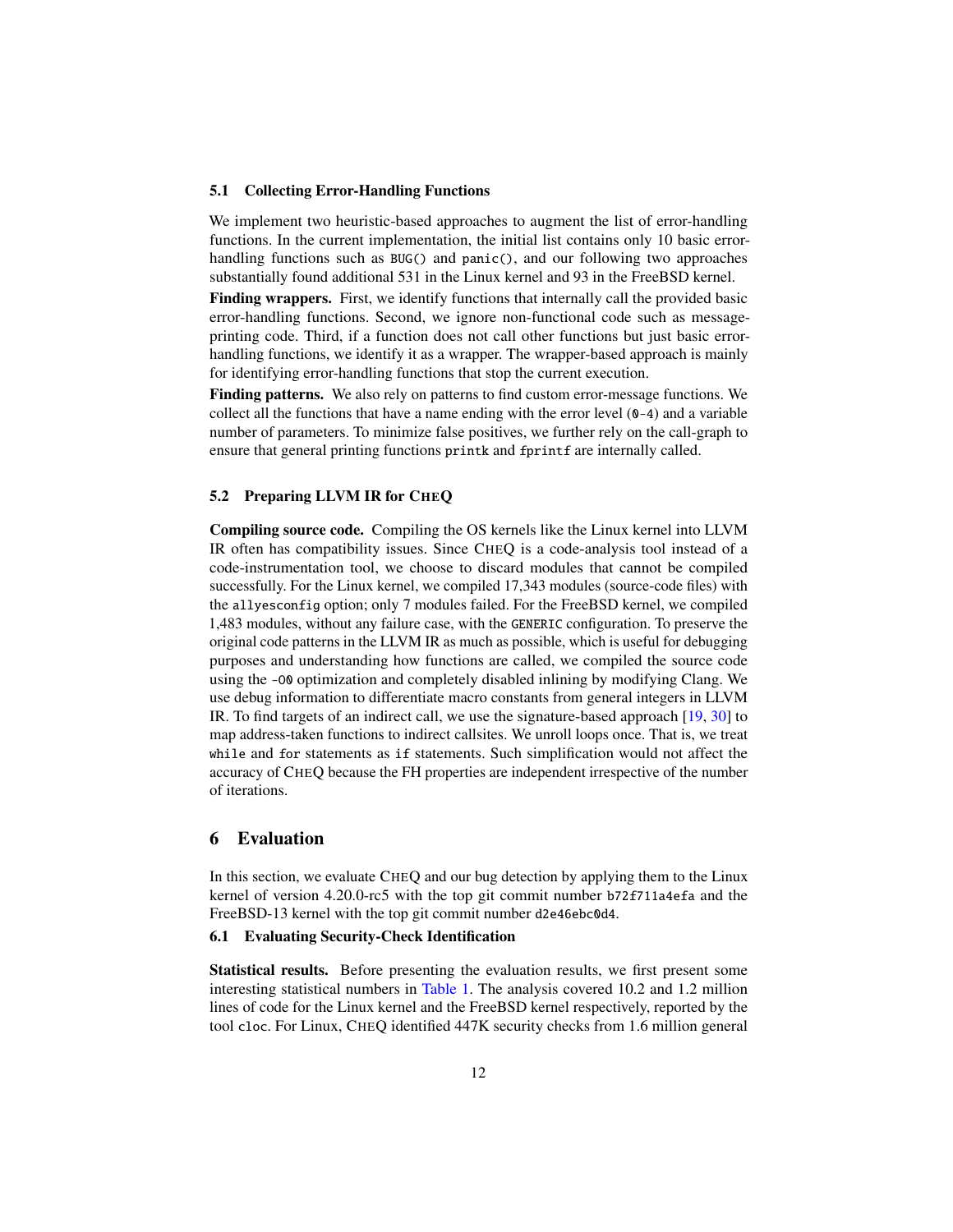<span id="page-12-0"></span>

|  |                                   |      |       | Kernel SLOC Files Conditional Security Through Through Through<br>statements elects error codes EH function error fixing |       |
|--|-----------------------------------|------|-------|--------------------------------------------------------------------------------------------------------------------------|-------|
|  | <b>Linux</b>   10.2M   17K   1.6M | 447K | 362K  | 137K                                                                                                                     | 3.350 |
|  | <b>FreeBSD</b> 1.2M 1.5K 139K     | 25K  | - 17K | 9Κ                                                                                                                       | 536   |

Table 1: Some security check–related statistical numbers reported by CHEQ.

conditional statements. 137K (28%) security checks are identified through error-handling functions or error-fixing code. Instant error fixing is uncommon; CHEQ found only 3,350 security checks via error fixes. The combination is larger than the total number because a security check may have multiple FH primitives. For FreeBSD, CHEQ identified 25K security checks from 139K conditional statements, 9K (35%) of which were identified through error-handling functions or error-fixing code. Such security checks cannot be identified through error-code returning.

False negatives. CHEQ identifies security checks via the existences of FH primitives. CHEQ may have false negatives if not all FH primitives are precisely identified. To find false negatives, we used the ground-truth set of security checks collected in [§2.](#page-3-1) The set consists of 600 security checks in total. All of the corresponding conditional statements are present in the Linux kernel of the version in our experiments. We used a script to match the ground-truth security checks with the ones reported by CHEQ, through source-code line numbers. If one cannot be matched, we mark it as a false negative, and then analyze the causes manually.

In total, CHEQ identified 585 (97.5%) security checks and missed 15 (5 are from previous missing-check patches, and 10 are from the set we manually collected). We analyzed the causes of false negatives. The main cause is that the FH primitives used in CHEQ failed to cover some special cases. Specifically, eight cases handle failures by just returning "void" or false instead of an error code. Five cases just release the system resources (e.g., calling release\_mem\_region()) upon failures and do not return an error or issue an error message. The last two cases store the error code to a global variable or an argument instead of the return value. CHEQ can be improved to eliminate the last two cases by including arguments and globals as error-code propagation channels.

False positives. CHEQ identified 447K and 25K security checks for Linux and FreeBSD kernels. To evaluate false positive, we randomly selected 500 and 100 security checks reported by CHEQ for each kernel, and confirmed whether they are real security checks based on the definition of security checks  $(\S$ 2.1). Note that our definition of security checks does not adhere to any specific program, so the confirmation would not suffer from overfitting problems. The results show that 590 (98.3%) of them are true positives.

We then analyzed the causes of the 10 false positives. Specifically, the most common cause (five cases) is misidentifying custom error codes. Another common cause (three cases) is that some conditions are always true. For example, WARN\_ON(cond) logs an error when cond is evaluated to be true. Therefore, WARN\_ON(1) is not a security check, but will be a false positive in CHEQ when the target program is compiled with the O0 optimization level. This is an easy-to-fix problem in CHEQ because we can identify such conditions with compiler optimization. The remaining cases are caused by inaccurate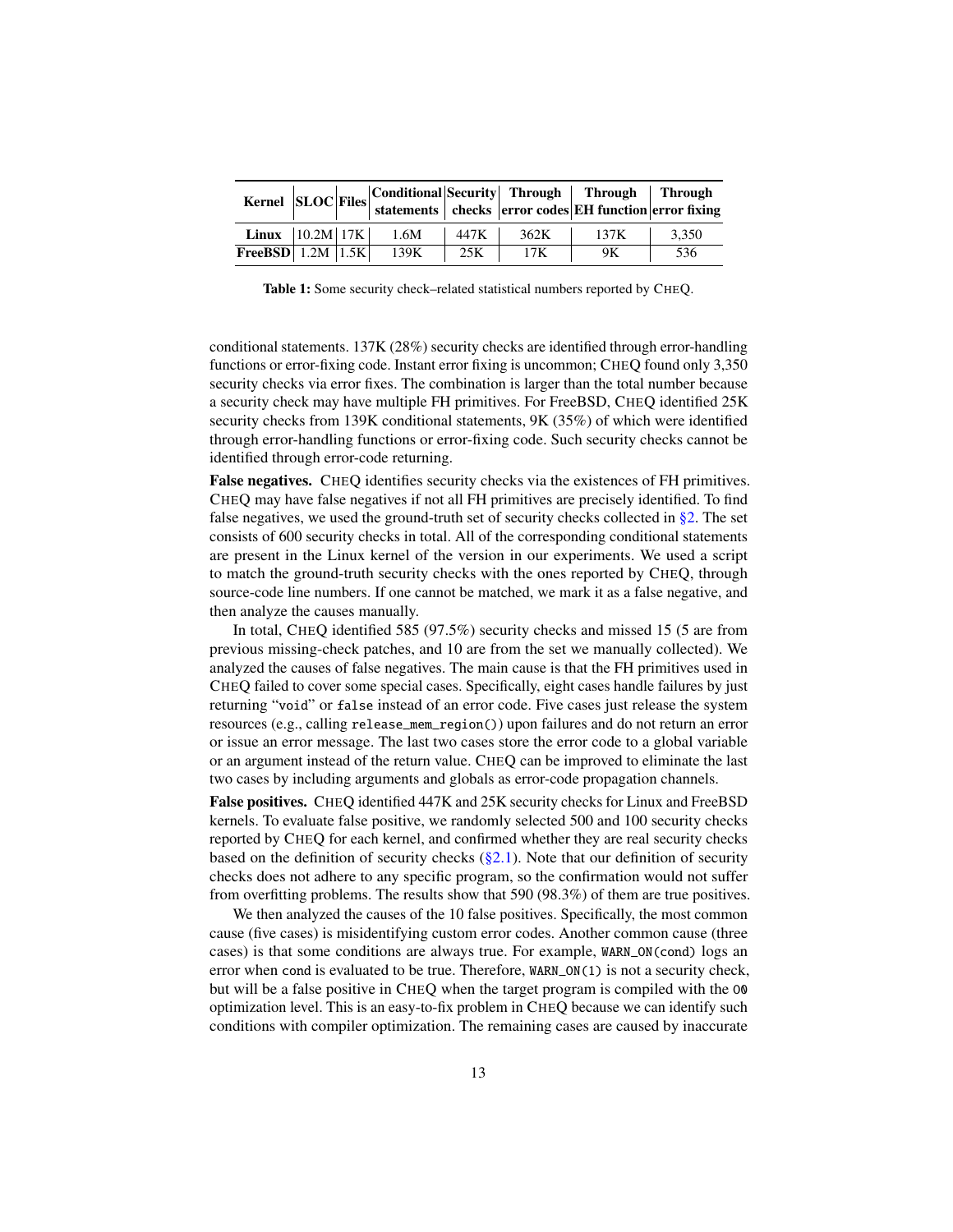identification of indirect-call targets. As described in [§3.4,](#page-7-0) CHEQ identifies external error codes by inter-procedurally tracking external functions. We may eliminate such false positives by not tracking indirect calls; however, it will introduce false negatives.

Scalability. The experiments were performed on Ubuntu 16.04 LTS with LLVM version 8.0 installed. The machine has a 64GB RAM and an Intel CPU (Xeon R CPU E5-1660 v4, 3.20GHz) with 8 cores. CHEQ is fast—it finished the whole analysis for either Linux or FreeBSD within three minutes: two and half minutes are for loading bitcode files and constructing call-graph, and only half minute is for the identification of security checks.

Generality. CHEQ requires only the LLVM-compilable source code and the initial list of basic error-handling functions  $(\S 3.3)$  in the target program. Since OS kernels typically have clear patterns for error-handling functions, we expect that the manual effort for collecting error-handling functions in new system software is small. To confirm this, we manually investigated Unix-like kernels including OpenBSD, and NetBSD, Darwin-XNU (MacOS), ReactOS (Windows-like), and Chromium browser. We found that all these systems have clear patterns for error-handling functions. Specifically, Unixlike kernels and Darwin-XNU have the same patterns as the Linux kernel, so CHEQ can be directly used to find their error-handling functions. ReactOS and Chromium browser have different but clear patterns of error-handling functions (e.g., FIXME() and LOG(ERROR)) and thus require only limited manual effort for collecting them. We also found that all these programs have dedicated header files that define standard error codes.

#### <span id="page-13-0"></span>6.2 Evaluating Semantic-Bug Detection

To demonstrate the usefulness of security checks, we describe the results of our bug detection on both the Linux and FreeBSD kernels. Due to limited space, we will primarily focus on the details for the Linux kernel.

NULL-pointer dereferencing bugs. To balance false positives and false negatives, we carefully use a threshold of 10% for the "no-check" ratio to report potential bugs (without the threshold, CHEQ reported in total 3,400 cases). This returns us the top 280 entries in the list. We manually confirmed these entries and found 21 new bugs, as shown in [Table 3.](#page-18-5) False positives are mainly caused by aliasing issues and "can't fail" cases such as using the \_\_GFP\_NOFAIL flag in allocations, so that they will not fail. We reported all bugs by submitting patches, and Linux maintainers have fixed 7 bugs with our patches. Missing error handling bugs. To evaluate CHEQ's effectiveness in detecting errorhandling bugs, we again set 10% as the no-check ratio, which returns us 682 potential bugs. We manually analyzed them and have confirmed 125 new error-handling bugs. We have submitted the patches for these 125 bugs, and Linux maintainers have accepted 78 (applied 70 and confirmed 8) of them. The main cause of false positives is that the errors are unlikely to occur in the given contexts. In comparison, when we disable CHEQ and generally detect cases where a returned error code is not checked or handled, the detection reports 507,043 cases (the number is only 8,744 when CHEQ is enabled), making bug-confirmation infeasible, which shows the usefulness of CHEQ in eliminating false reports by focusing on erroneous and critical cases only.

[Table 4](#page-19-0) indicates that drivers code contains about 80% of the bugs. From our interaction with the maintainers, we have some interesting findings. First, the interaction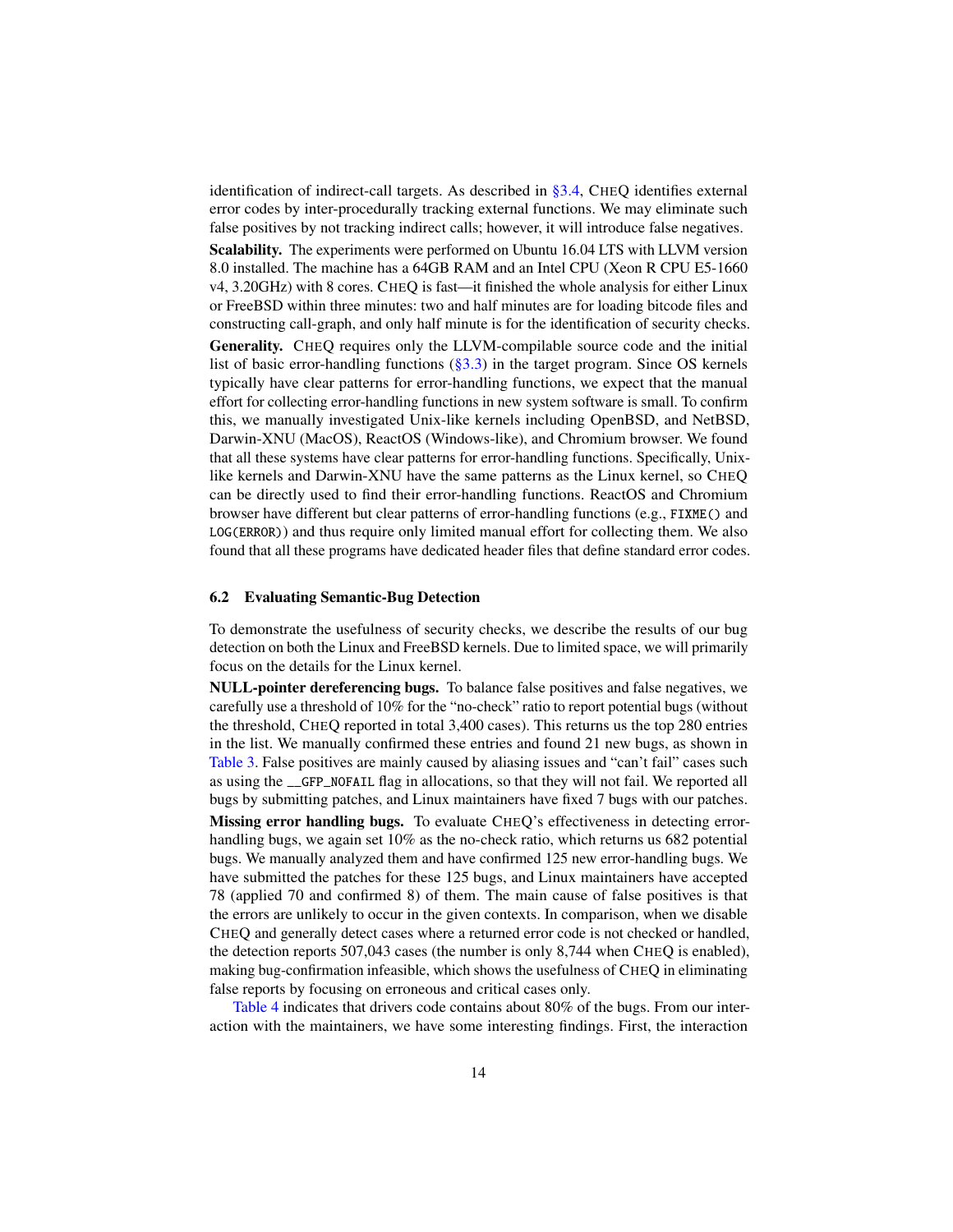between the kernel and hardware is highly unreliable, thus requiring frequent security checks. Second, if failures occur in an exiting stage such as powering down of a device, maintainers believe the security checks for failures are unnecessary. Further, bug fixing resembles the existing error handling protocol. For example, developers inaccurately handle bugs in protocol functions having the void-type return values. This is probably because developers could not return an error code in such functions and instead log these with the corresponding driver. These results confirm the viability of CHEQ to find critical and common semantic bugs in OS kernels.

Double-fetch bugs. Although double-fetch bugs have been extensively detected recently, our detector still reports 66 potential double-fetch cases in the Linux kernel; 12 of them have been confirmed as real bugs, and three has been fixed. We did not find any doublefetch cases in the FreeBSD kernel. The details of the new bugs are shown in [Table 2.](#page-18-6) Most false positives are caused by inaccuracy in identifying overlapping in the two fetches. Such false positives can be eliminated with symbolic execution, as shown in [\[34\]](#page-18-4). The unique strength of our detection is that it employs CHEQ to find the checked "first" fetches, so the checked variables must be critical. This way, it significantly narrows down the analysis scope and simplifies the detection. We further reverted the patches for 40 double-fetch bugs reported in [\[31,](#page-17-6) [32,](#page-18-3) [34\]](#page-18-4); some of them are still not patched yet. Our detection successfully reported all these bugs, confirming the detection effectiveness.

We believe that the promising bug-detection results mainly benefit from CHEQ's identification of security checks, which helps automatically infer what are critical and erroneous, and thus eliminate overwhelming false reports.

### 7 Related Work

To the best of our knowledge, CHEQ is the first to identify security checks. We identify two research lines that are related to CHEQ: analyzing error-code propagation and handling, and detecting missing-check bugs.

Error-code propagation and handling. A handful of research works have investigated bugs in error-code propagation and handling. EIO [\[4\]](#page-16-13) and Rubio-González et al.[\[21\]](#page-17-10) proposed static analysis techniques to detect incorrect error code propagation in Linux file and storage systems. EPEx [\[7\]](#page-16-14) and APEx [\[8\]](#page-16-7) identify code paths in a callee function that may return error codes and check if the error codes are handled in callers. These tools conservatively identify a return value as an error code as long as it falls in the specified range of error codes. For example, they consider any value  $\leq 0$  an error code in OpenSSL. ErrDoc [\[29\]](#page-17-11) relies on EPEx [\[7\]](#page-16-14) to find potential error-handling bugs, and then further diagnose and fix them. Hector [\[22\]](#page-17-12) finds error-returning paths based on standard or user-specified error codes, and detects resource-release bugs along with the paths.

CHEQ has a different research goal from these tools—identifying security checks that can be used for detecting various classes of semantic bugs. Detecting error-handling bugs is just one application of CHEQ. Even for the part of detecting error-handling bugs, CHEQ differentiates itself from these tools. First, these tools check only error-code returning and propagation, but not calls to error-handling functions or error-fixing code which are covered in CHEQ. Our evaluation  $(\S 6.1)$  shows that about 30% of security checks cannot be identified through error-code returning. Second, they do not have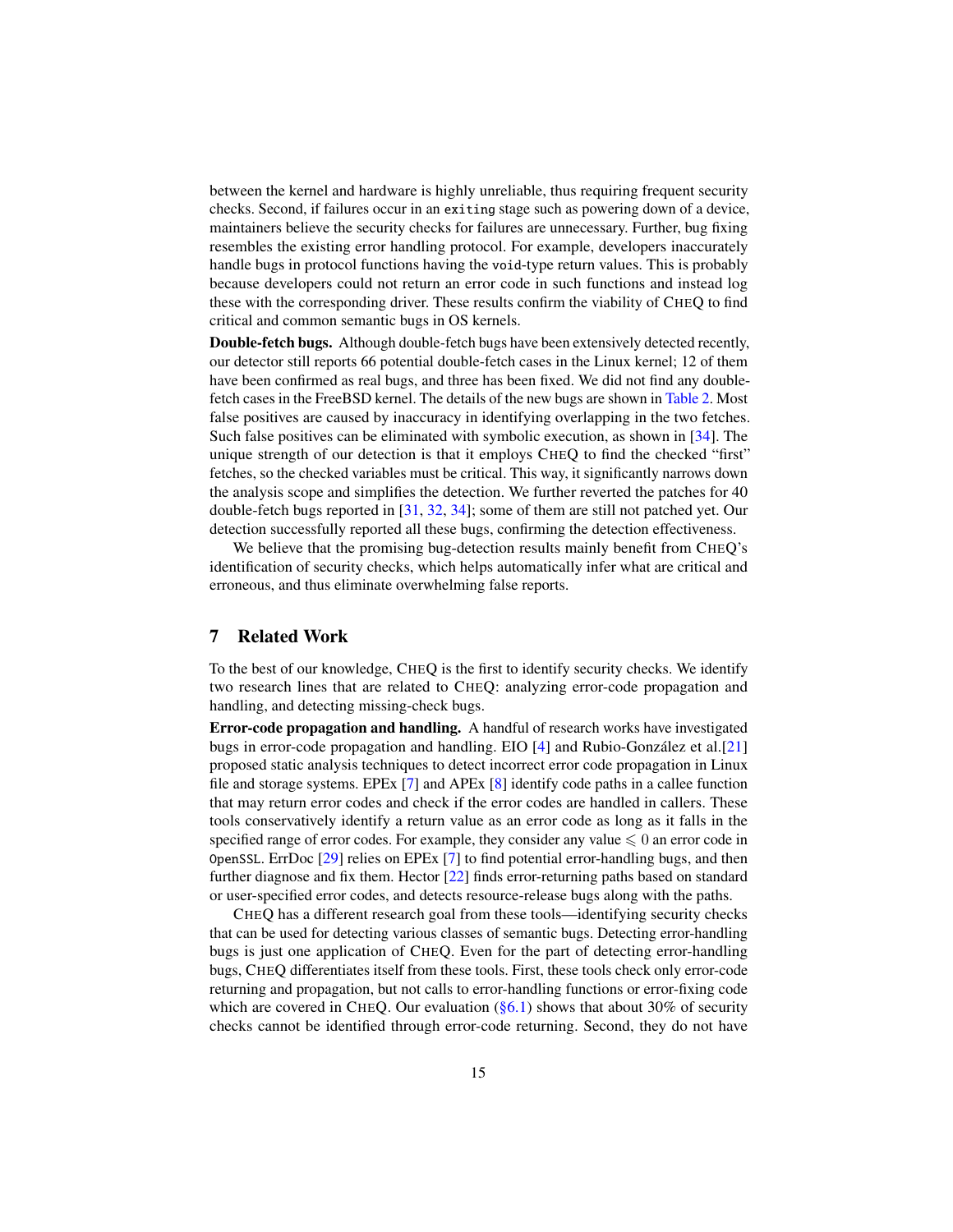an accurate way of identifying custom error codes, which is an important challenge overcome in CHEQ. Last but not least, CHEQ can specifically identify which conditional statement results in the error-code returning, which can be challenging when error-codes are propagated and changed along the code paths across functions.

Missing-check detection. Vanguard [\[25\]](#page-17-5) detects missing checks for only four specified critical operations such as arithmetical division. Our bug detection is agnostic about the operations and can detect missing checks for all functions across the kernel. LR-San [\[32\]](#page-18-3) detects lacking-recheck bugs. It however uses only standard error codes to find checks without considering custom error codes or other FH primitives; therefore, it identified only 131K security checks in the Linux kernel. In comparison, CHEQ is comprehensive and precise in identifying various classes of FH primitives. Juxta [\[15\]](#page-16-9) utilizes cross-checking to detect semantic bugs such as missing checks in the Linux file systems. It requires multiple implementations of the same standard, such as POSIX for file operations; therefore, it cannot detect security checks in modules containing unique implementations. CHEQ helps address the limitation by automatically identifying security checks.

There are also a few complementary detection tools to our bug detection. Specifically, Chucky [\[35\]](#page-18-2) combines static analysis and machine learning techniques to uncover missing checks by considering the context of the code. AutoISES [\[28\]](#page-17-13) generates custom security specifications relying on the similarity of data structures for a given security check across C libraries. Rolecast [\[26\]](#page-17-14) finds new missing security bugs in PHP scripts by detecting rule violations. MACE [\[17\]](#page-17-15) finds missing authorization checks in web applications by checking authorization state consistency.

### 8 Conclusion

We presented our study on security checks and CHEQ, an automated tool for precisely identifying security checks in OS kernels. We also presented that, with identified security checks, we can effectively detect semantic bugs. CHEQ identifies security checks by detecting FH primitives using multiple new techniques such as custom error-code identification and FH graph. Evaluation results show that CHEQ has very low false-positive and false-negative rates. CHEQ also offers opportunities for improving the security of OS kernels by significantly narrowing down the analysis scope to enable expensive and precise analysis techniques. With CHEQ, we detected three classes of critical and common semantic bugs: NULL-pointer dereferencing, missing error handling, and double fetching. We have found 164 new bugs in the Linux and FreeBSD kernels, most of which have been fixed with our patches by maintainers. We believe that the identification of security checks could facilitate future research on semantic-bug detection.

# 9 Acknowledgment

We would like to thank the anonymous reviewers for their helpful suggestions and comments. This research was supported in part by the NSF award CNS-1815621. Any opinions, findings, conclusions, or recommendations expressed in this material are those of the authors and do not necessarily reflect the views of NSF.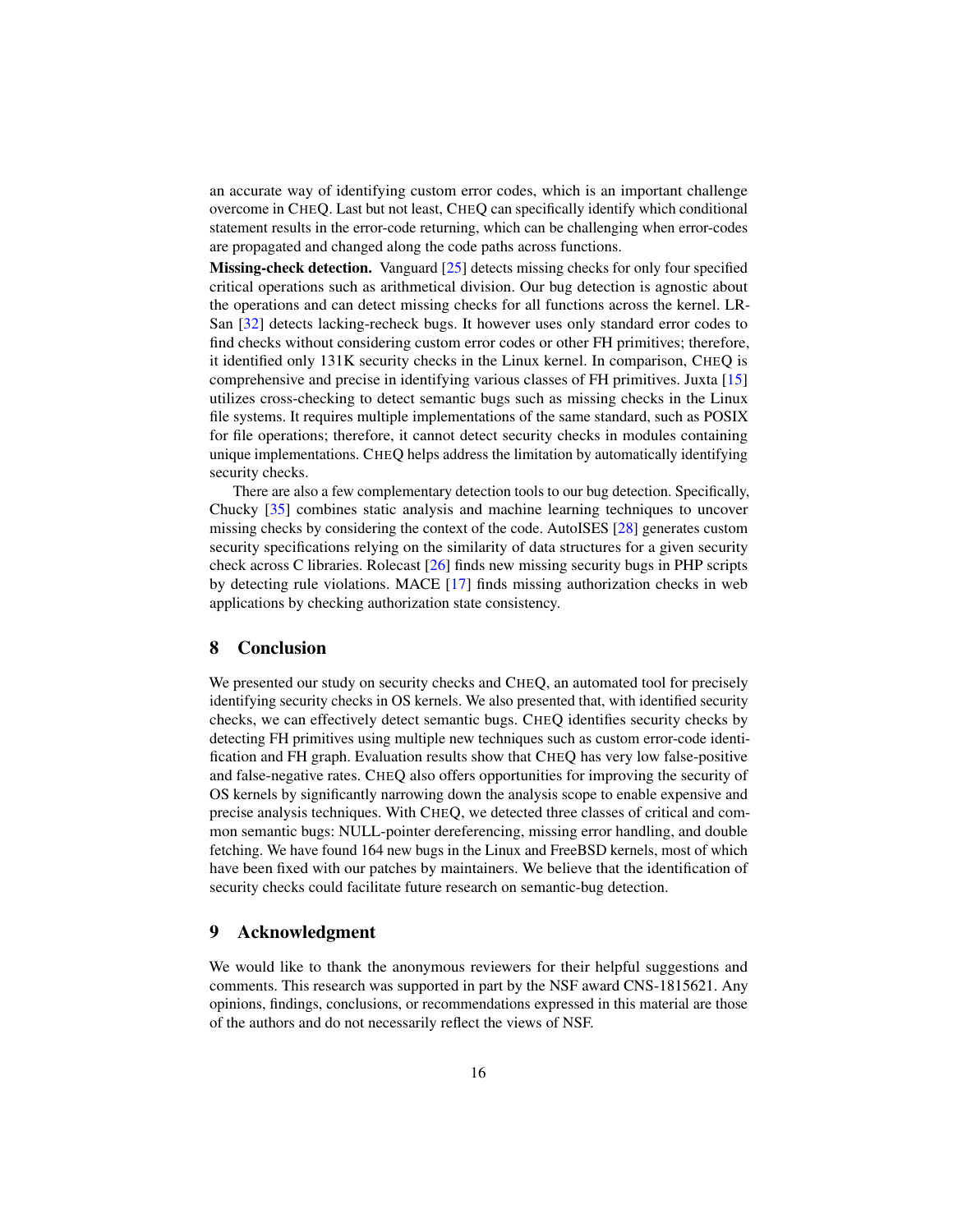# Bibliography

- <span id="page-16-3"></span>[1] Dautenhahn, N., Kasampalis, T., Dietz, W., Criswell, J., Adve, V.: Nested kernel: An operating system architecture for intra-kernel privilege separation. In: Proceedings of the 20th ACM International Conference on Architectural Support for Programming Languages and Operating Systems (ASPLOS). Istanbul, Turkey (Mar 2015)
- <span id="page-16-5"></span>[2] Dillig, I., Dillig, T., Aiken, A.: Static error detection using semantic inconsistency inference. In: Proceedings of the 28th ACM SIGPLAN Conference on Programming Language Design and Implementation. PLDI '07 (2007)
- <span id="page-16-1"></span>[3] Gan, S., Zhang, C., Qin, X., Tu, X., Li, K., Pei, Z., Chen, Z.: Collafl: Path sensitive fuzzing. In: Proceedings of the 39th IEEE Symposium on Security and Privacy (Oakland). San Francisco, CA (May 2018)
- <span id="page-16-13"></span>[4] Gunawi, H.S., Rubio-González, C., Arpaci-Dusseau, A.C., Arpaci-Dusseau, R.H., Liblit, B.: Eio: Error handling is occasionally correct. In: FAST. vol. 8, pp. 1–16 (2008)
- <span id="page-16-10"></span>[5] Hardekopf, B., Lin, C.: The ant and the grasshopper: Fast and accurate pointer analysis for millions of lines of code. In: Proceedings of the 2007 ACM SIGPLAN Conference on Programming Language Design and Implementation (PLDI). San Diego, CA (Jun 2007)
- <span id="page-16-6"></span>[6] Institute, I.: Exploiting Windows Drivers: Double-fetch Race Condition Vulnerability (2016), [http://resources.infosecinstitute.com/exploiting-windows](http://resources.infosecinstitute.com/exploiting-windows-drivers-double-fetch-race-condition-vulnerability)[drivers-double-fetch-race-condition-vulnerability](http://resources.infosecinstitute.com/exploiting-windows-drivers-double-fetch-race-condition-vulnerability)
- <span id="page-16-14"></span>[7] Jana, S., Kang, Y.J., Roth, S., Ray, B.: Automatically detecting error handling bugs using error specifications. In: USENIX Security Symposium. pp. 345–362 (2016)
- <span id="page-16-7"></span>[8] Kang, Y., Ray, B., Jana, S.: Apex: Automated inference of error specifications for c apis. In: Proceedings of the 31st IEEE/ACM International Conference on Automated Software Engineering. pp. 472–482. ACM (2016)
- <span id="page-16-2"></span>[9] Kim, S.Y., Lee, S., Yun, I., Xu, W., Lee, B., Yun, Y., Kim, T.: Cab-fuzz: Practical concolic testing techniques for COTS operating systems. In: Proceedings of the 2017 USENIX Annual Technical Conference (ATC). Santa Clara, CA (Jul 2017)
- <span id="page-16-0"></span>[10] Klees, G., Ruef, A., Cooper, B., Wei, S., Hicks, M.: Evaluating fuzz testing. In: Proceedings of the 25th ACM Conference on Computer and Communications Security (CCS). Toronto, ON, Canada (Oct 2018)
- <span id="page-16-4"></span>[11] Koning, K., Chen, X., Bos, H., Giuffrida, C., Athanasopoulos, E.: No Need to Hide: Protecting Safe Regions on Commodity Hardware. In: Proceedings of the 12th European Conference on Computer Systems (EuroSys). Belgrade, Serbia (Apr 2017)
- <span id="page-16-8"></span>[12] Kremenek, T., Twohey, P., Back, G., Ng, A., Engler, D.: From uncertainty to belief: Inferring the specification within. In: Proceedings of the 7th Symposium on Operating Systems Design and Implementation. OSDI '06 (2006)
- <span id="page-16-11"></span>[13] Lu, K., Walter, M., Pfaff, D., Nümberger, S., Lee, W., Backes, M.: Unleashing use-beforeinitialization vulnerabilities in the linux kernel using targeted stack spraying. In: Proceedings of the 2017 Annual Network and Distributed System Security Symposium (NDSS). San Diego, CA (Feb–Mar 2017)
- <span id="page-16-12"></span>[14] Mao, J., Chen, Y., Xiao, Q., Shi, Y.: Rid: Finding reference count bugs with inconsistent path pair checking. In: Proceedings of the Twenty-First International Conference on Architectural Support for Programming Languages and Operating Systems. Atlanta, GA (Apr 2016)
- <span id="page-16-9"></span>[15] Min, C., Kashyap, S., Lee, B., Song, C., Kim, T.: Cross-checking semantic correctness: The case of finding file system bugs. In: Proceedings of the 25th ACM Symposium on Operating Systems Principles (SOSP). Monterey, CA (Oct 2015)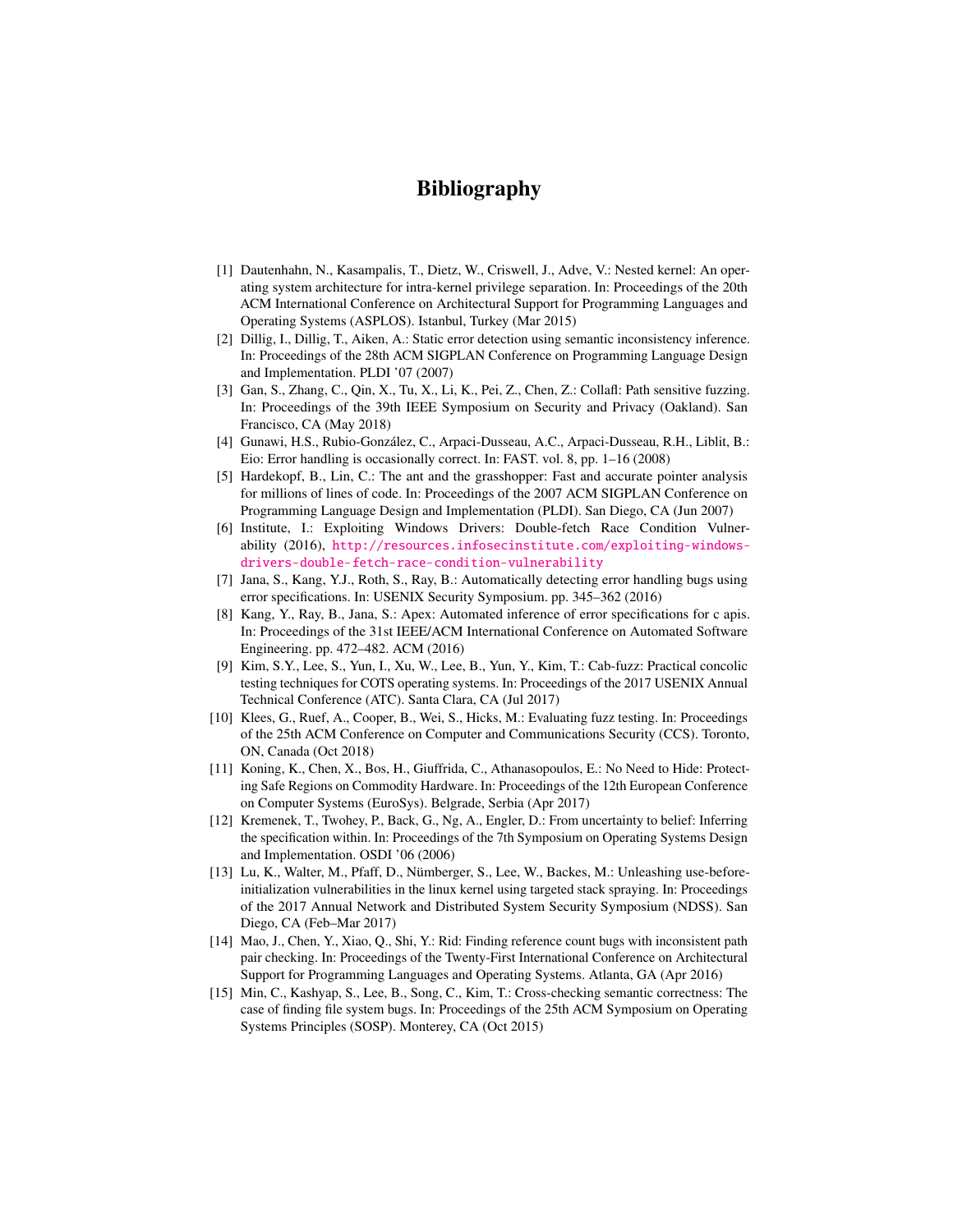- <span id="page-17-3"></span>[16] Mogosanu, L., Rane, A., Dautenhahn, N.: Microstache: A lightweight execution context for in-process safe region isolation. In: Proceedings of the 21st International Symposium on Research in Attacks, Intrusions and Defenses (RAID). Crete, Greece (Sep 2018)
- <span id="page-17-15"></span>[17] Monshizadeh, M., Naldurg, P., Venkatakrishnan, V.: Mace: Detecting privilege escalation vulnerabilities in web applications. In: Proceedings of the 21st ACM Conference on Computer and Communications Security (CCS). Scottsdale, Arizona (Nov 2014)
- <span id="page-17-1"></span>[18] Nagarakatte, S., Zhao, J., Martin, M.M., Zdancewic, S.: Softbound: Highly compatible and complete spatial memory safety for c. In: Proceedings of the 2009 ACM SIGPLAN Conference on Programming Language Design and Implementation (PLDI). Dublin, Ireland (Jun 2009)
- <span id="page-17-8"></span>[19] Niu, B., Tan, G.: Modular control-flow integrity. In: Proceedings of the 2014 ACM SIGPLAN Conference on Programming Language Design and Implementation (PLDI). Edinburgh, UK (Jun 2014)
- <span id="page-17-0"></span>[20] Peng, H., Shoshitaishvili, Y., Payer, M.: T-fuzz: Fuzzing by program transformation. In: Proceedings of the 39th IEEE Symposium on Security and Privacy (Oakland). San Francisco, CA (May 2018)
- <span id="page-17-10"></span>[21] Rubio-González, C., Gunawi, H.S., Liblit, B., Arpaci-Dusseau, R.H., Arpaci-Dusseau, A.C.: Error propagation analysis for file systems. In: ACM Sigplan Notices. vol. 44, pp. 270–280. ACM (2009)
- <span id="page-17-12"></span>[22] Saha, S., Lozi, J.P., Thomas, G., Lawall, J.L., Muller, G.: Hector: Detecting resource-release omission faults in error-handling code for systems software. In: 2013 43rd Annual IEEE/IFIP International Conference on Dependable Systems and Networks (DSN). pp. 1–12. IEEE (2013)
- <span id="page-17-7"></span>[23] Schwarz, M., Gruss, D., Lipp, M., Maurice, C., Schuster, T., Fogh, A., Mangard, S.: Automated detection, exploitation, and elimination of double-fetch bugs using modern cpu features. In: Proceedings of the 13th ACM Symposium on Information, Computer and Communications Security (ASIACCS). Incheon, Korean (Jun 2018)
- <span id="page-17-2"></span>[24] Serebryany, K., Bruening, D., Potapenko, A., Vyukov, D.: Addresssanitizer: A fast address sanity checker. In: Proceedings of the 2012 USENIX Annual Technical Conference (ATC). Boston, MA (Jun 2012)
- <span id="page-17-5"></span>[25] Situ, L., Wang, L., Liu, Y., Mao, B., Li, X.: Vanguard: Detecting missing checks for prognosing potential vulnerabilities. In: Proceedings of the Tenth Asia-Pacific Symposium on Internetware. p. 5. ACM (2018)
- <span id="page-17-14"></span>[26] Son, S., McKinley, K.S., Shmatikov, V.: Rolecast: finding missing security checks when you do not know what checks are. In: ACM SIGPLAN Notices. vol. 46, pp. 1069–1084. ACM (2011)
- <span id="page-17-4"></span>[27] Song, C., Lee, B., Lu, K., Harris, W.R., Kim, T., Lee, W.: Enforcing Kernel Security Invariants with Data Flow Integrity. In: Proceedings of the 2016 Annual Network and Distributed System Security Symposium (NDSS). San Diego, CA (Feb 2016)
- <span id="page-17-13"></span>[28] Tan, L., Zhang, X., Ma, X., Xiong, W., Zhou, Y.: Autoises: Automatically inferring security specification and detecting violations. In: USENIX Security Symposium. pp. 379–394 (2008)
- <span id="page-17-11"></span>[29] Tian, Y., Ray, B.: Automatically diagnosing and repairing error handling bugs in c. In: Proceedings of the 2017 11th Joint Meeting on Foundations of Software Engineering. pp. 752–762. ACM (2017)
- <span id="page-17-9"></span>[30] v. d. Veen, V., Göktas, E., Contag, M., Pawoloski, A., Chen, X., Rawat, S., Bos, H., Holz, T., Athanasopoulos, E., Giuffrida, C.: A tough call: Mitigating advanced code-reuse attacks at the binary level. In: Proceedings of the 37th IEEE Symposium on Security and Privacy (Oakland). San Jose, CA (May 2016)
- <span id="page-17-6"></span>[31] Wang, P., Krinke, J., Lu, K., Li, G., Dodier-Lazaro, S.: How Double-Fetch Situations Turn into Double-Fetch Vulnerabilities: A Study of Double Fetches in the Linux Kernel. In: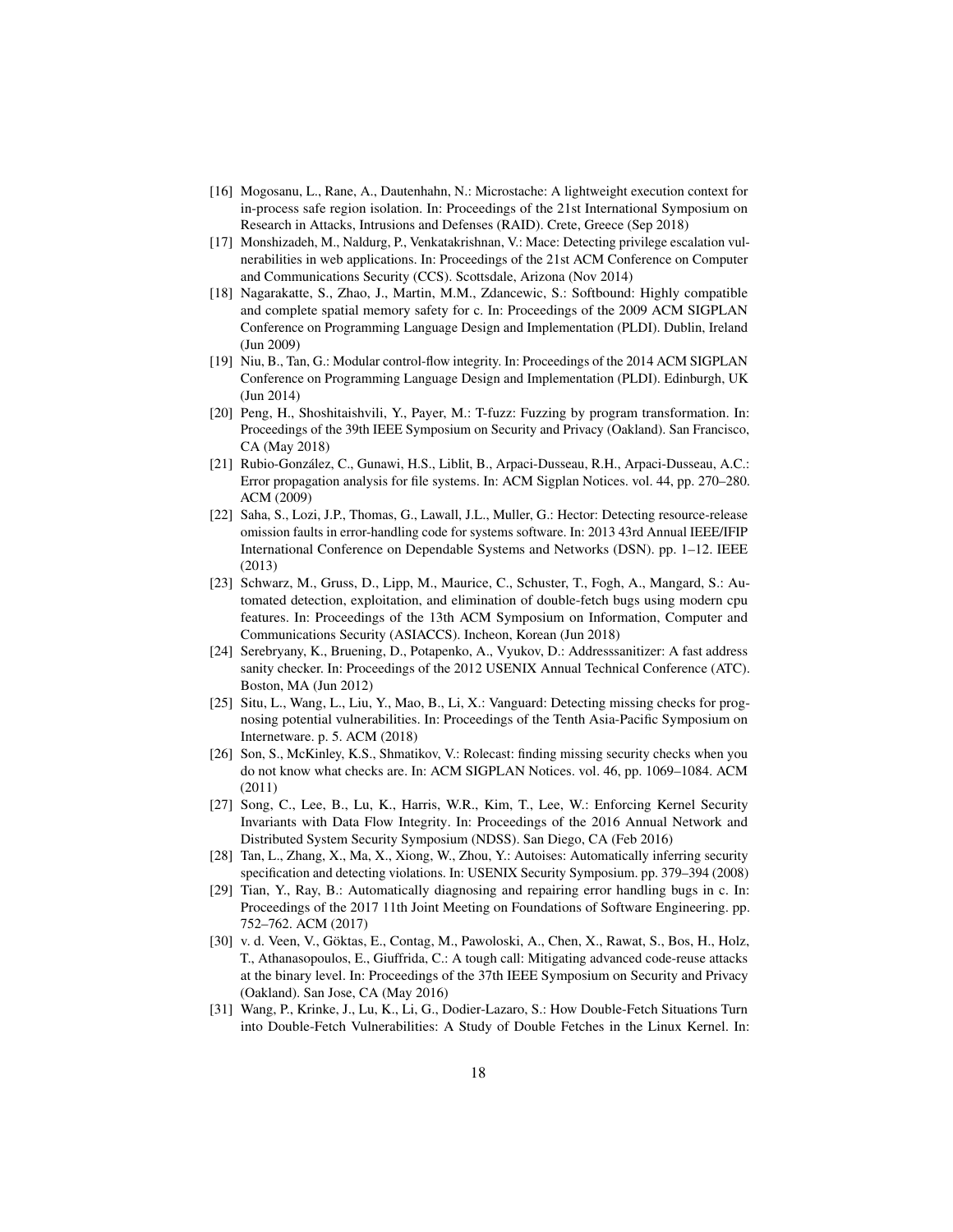Proceedings of the 26th USENIX Security Symposium (Security). Vancouver, BC, Canada (Aug 2017)

- <span id="page-18-3"></span>[32] Wang, W., Lu, K., Yew, P.: Check It Again: Detecting Lacking-Recheck Bugs in OS Kernels. In: Proceedings of the 25th ACM Conference on Computer and Communications Security (CCS). Toronto, ON, Canada (Oct 2018)
- <span id="page-18-0"></span>[33] Wikibooks: C Programming/Program flow control (2017), [https://en.wikibooks.org/](https://en.wikibooks.org/wiki/C_Programming/Program_flow_control) [wiki/C\\_Programming/Program\\_flow\\_control](https://en.wikibooks.org/wiki/C_Programming/Program_flow_control)
- <span id="page-18-4"></span>[34] Xu, M., Qian, C., Lu, K., Backes, M., Kim, T.: Precise and Scalable Detection of Double-Fetch Bugs in OS Kernels. In: Proceedings of the 39th IEEE Symposium on Security and Privacy (Oakland). San Francisco, CA (May 2018)
- <span id="page-18-2"></span>[35] Yamaguchi, F., Wressnegger, C., Gascon, H., Rieck, K.: Chucky: Exposing missing checks in source code for vulnerability discovery. In: Proceedings of the 2013 ACM SIGSAC conference on Computer & communications security. pp. 499–510. ACM (2013)
- <span id="page-18-1"></span>[36] Yee, B., Sehr, D., Dardyk, G., Chen, J.B., Muth, R., Ormandy, T., Okasaka, S., Narula, N., Fullagar, N.: Native client: A sandbox for portable, untrusted x86 native code. In: Proceedings of the 30th IEEE Symposium on Security and Privacy (Oakland). Oakland, CA (May 2009)

# A Appendix

<span id="page-18-6"></span>

| <b>Subsystem File</b> |                          | <b>Function</b>                | <b>Fetched and checked variable #Bugs Status</b> |   |              |
|-----------------------|--------------------------|--------------------------------|--------------------------------------------------|---|--------------|
| x86                   | wmi.c                    | wmi ioctl                      | buf->length                                      |   | S            |
| stm                   | core.c                   | stm_char_policy_set_ioctl size |                                                  |   | S            |
| scsi                  | sg.c                     | sg write                       | opcode                                           |   | А            |
|                       | sg.c                     | sg read                        | old hdr                                          |   | A            |
|                       | megaraid.c               | mega m to n                    | signature                                        |   | S            |
|                       | commetr1.c               | aac send raw srb               | fibsize                                          |   | S            |
|                       | $dpt$ i2o.c              | adpt_i2o_passthru              | size                                             | 2 | S            |
| acpi                  | custom method.c cm write |                                | max size                                         |   | S            |
| coda                  | psdev.c                  | coda psdev write               | hdr.opcode                                       | າ | $\mathsf{C}$ |
| sched                 | core.c                   | sched copy attr                | size                                             |   |              |

Table 2: New double-fetch bugs detected with CHEQ. S: Submitted, A: Applied, C: Confirmed.

<span id="page-18-5"></span>

Table 3: List of new NULL-pointer dereferencing bugs detected with CHEQ. In column S, S, C, and A are Submitted, Confirmed, and Applied patches, respectively. In column K, L , F are the Linux and FreeBSD kernels.